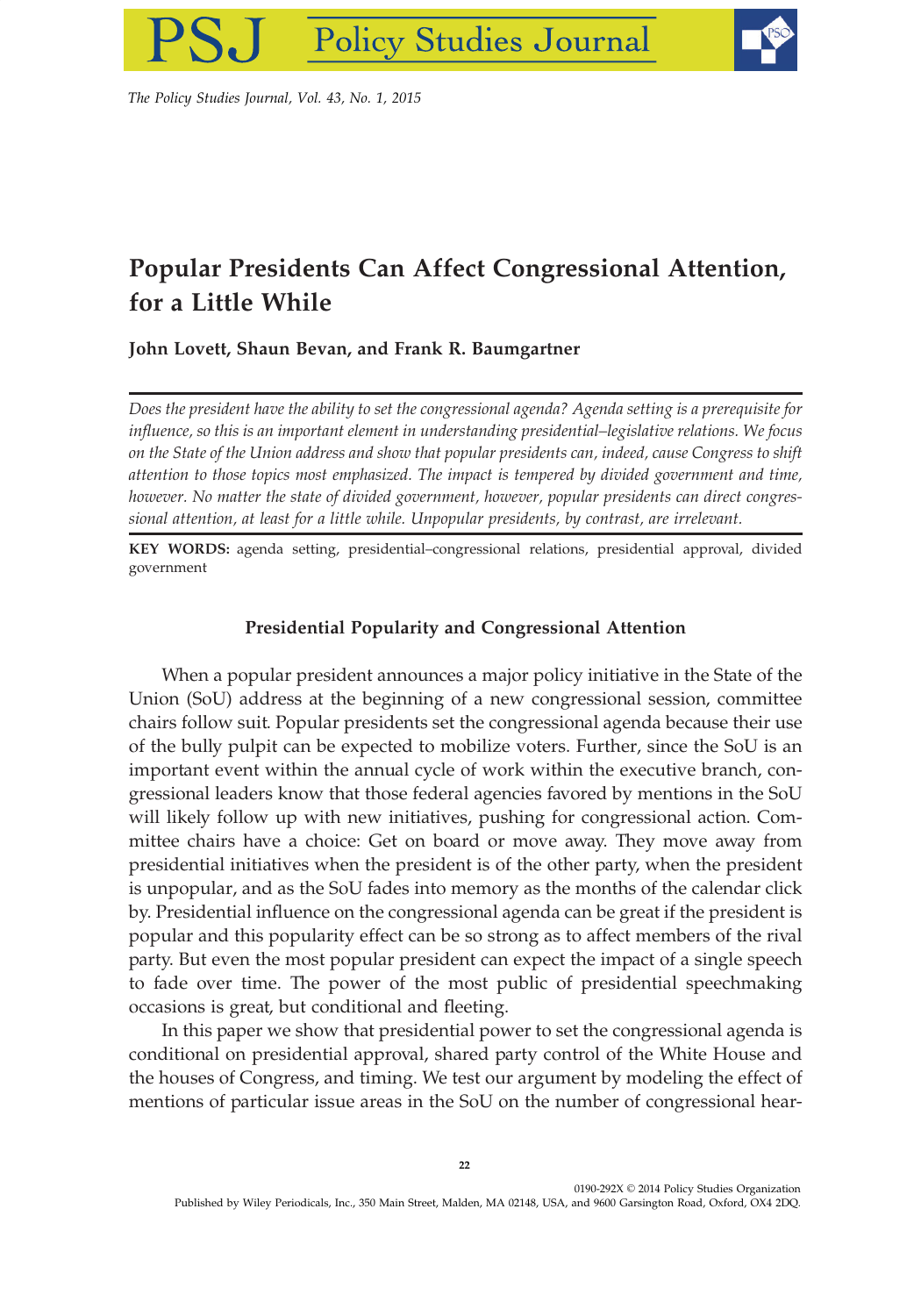ings in those same areas in the subsequent period. Using time series cross-sectional analyses, we find that mentions by popular presidents move congressional attention to the prioritized topics, but that the effect dissipates over time. Further, the impact is greater in the House than in the Senate, and depends on divided versus unified control of the presidency and each chamber of Congress. Popular presidents affect House attention in the short term for the House during divided government, with a stronger and more lasting effect when the House is controlled by the party of the president. In the Senate, a popular president can have a short-term impact under unified party control, but not under divided control. Presidents without strong approval ratings in the public lose any agenda-setting influence in Congress no matter which party controls a majority.

Our paper makes several important contributions to the literature on presidential–congressional relations. Most importantly, we reinforce findings from the literature that influence is highly conditional on popularity. Faced with an initiative from a popular president, congressional leaders find it to be in their electoral interest to address the same issues, even if they may not enact the legislation favored by the president. They may not rubber-stamp his initiatives, but neither do they ignore them, on average. On the other hand, any powers of the president to influence the congressional agenda disappear completely when presidents lose their popular luster. Faced with policy initiatives by unpopular presidents, congressional leaders are free to follow completely unrelated initiatives of their own. This affects allied party leaders as much as those from the rival party, as no congressional committee leader has an electoral incentive to bind himself or herself to a president who has become an electoral liability.

Finally, the effect of any single speech, even the most visible one of the yearly political cycle, cannot be permanent, and we document important trailing-off effects as the months go by. Our best estimate is that the agenda-setting effect of the SoU lasts for approximately three months and that after that congressional (and most likely presidential) attention moves on to other topics as events require. This is an unsurprising finding but one with important methodological implications, as we show powerful effects for a three-month period but no effects when we use data organized, as is common in the literature, on an annual basis. Therefore, using common techniques, one could wrongly conclude that presidential agenda setting is less powerful than it really is. Popular presidents can affect the congressional agenda in each chamber, even under divided control, for a little while. Unpopular presidents lack even a short-term ability to affect the congressional agenda.

The short-lived effect of the SoU has many implications. The SoU is typically delivered in January and has its greatest impact in the months immediately following. Later in the year, not only has the speech faded but also the president may or may not have followed up on the policy priorities outlined in the speech. Most importantly, political developments will have continued to develop and Congress naturally will have turned its attention to those issues that are the focus of debate. When we combine these significant short-term effects and the null long-term effects into an annualized model as is common practice in many statistical analyses, we find very weak effects overall. This, we believe, is misleading. There is no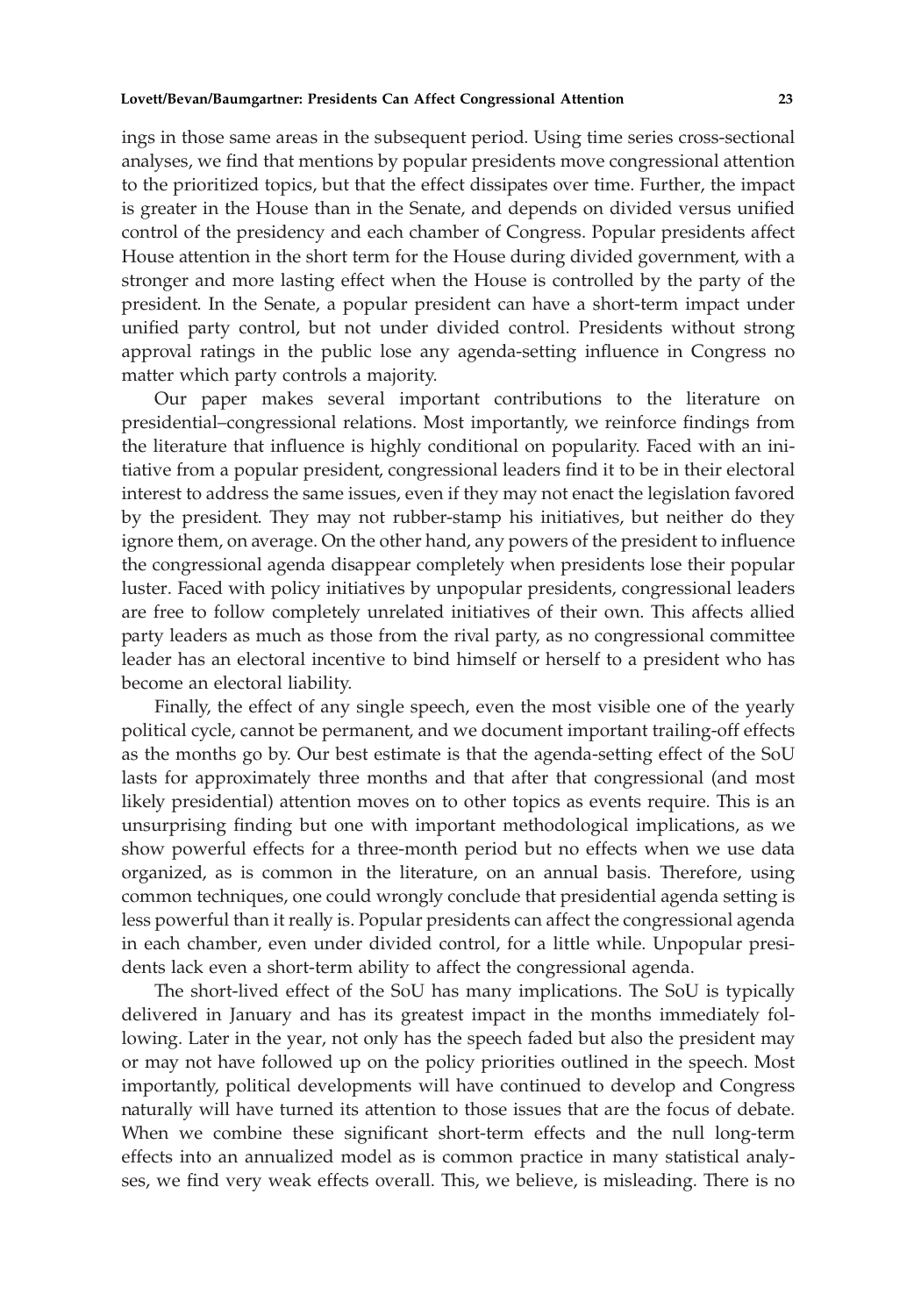reason to expect that the SoU would affect attention the following October or November: Its effect is properly understood to be a short-term one, at best. So our paper has important substantive findings about divided government, popularity, and presidential influence in Congress, but also an important methodological lesson: Timing matters.

These findings also help explain a possible anomaly in the literature: The president has previously been found to have more ability to affect the congressional agenda—the bills Congress considers—than legislative output—bills passed into law. Our findings show the fleeting nature of presidential influence even at the agenda-setting stage. Given that the passage of legislation takes considerable time, one reason for the lower presidential influence on legislative outputs may simply be timing. By going slowly, Congress not only gives itself time to consider legislation in detail but also buys itself distance and independence from the president.

The rest of this paper takes the following form. First, we discuss the conditional relationship between the president's SoU and congressional attention through the lens of agenda setting. Next, we present the data and time series cross-sectional models used to test the hypotheses derived from this conditional relationship. Following the analyses we conclude by discussing the implications of the conditional agenda-setting power of the president on our understanding of policymaking, reaching both theoretical and methodological conclusions.

## **Conditional Relations**

## *Presidential Agenda Setting*

As John Kingdon wrote, "[p]residents can dominate the congressional agenda" (1995, p. 4). His interviews with lobbyists and other political actors often noted the power of the president in agenda setting. Empirical evidence further supports this claim: There is a clear pattern of presidential influence on the congressional agenda especially in the case of domestic politics (Edwards & Wood, 1999). While the agenda-setting process is messy, Baumgartner and Jones (2009) note that the president is the single actor with the greatest power over it, compared to other Washington policymakers. Looking at major presidential initiatives from 1953 through 1996, Edwards and Barrett (2000) find that, while the president may not see the legislation passed, it is virtually guaranteed a space on the agenda: They note that "from 1935 to 1996 the president obtained agenda status for 97.6 percent of his legislative initiatives!" (p. 120). Scholars looking at law-making success have found that the president and Congress have complex relations, with the president not necessarily succeeding in gaining the legislation they seek. With regard to simply putting an item on the congressional agenda, however, these scholars suggest a high likelihood of success (see also Kingdon, 1995, pp. 26–28; Neustadt, 1990). Whether this is through an indirect strategy of appealing to the public, which, in turn, puts pressure on congressional leaders (see Kernell, 1997), or through a direct approach, presidents clearly seek to affect the congressional agenda. Here, we find that their success in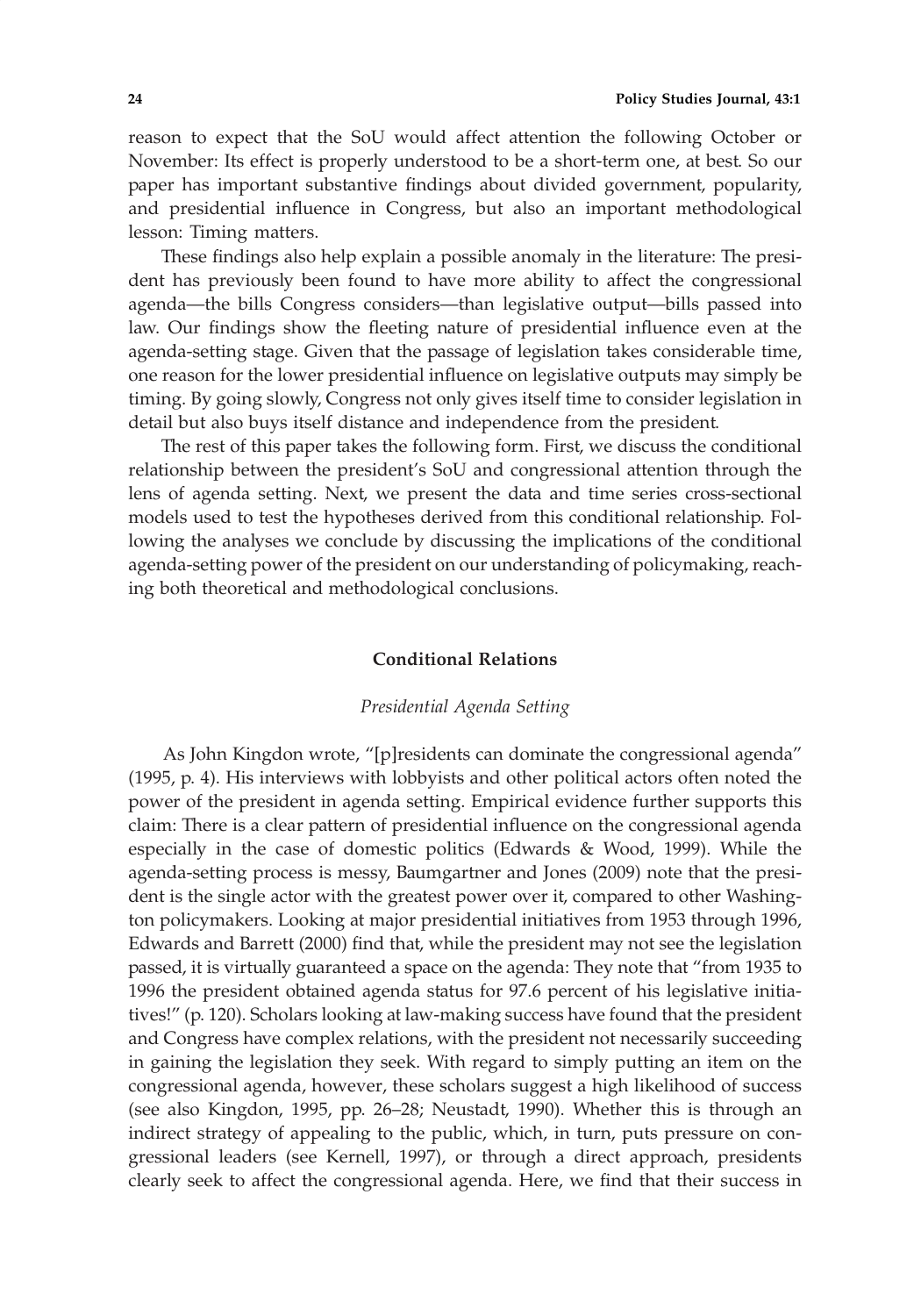doing so is highly conditional based on their own popularity (e.g., Canes-Wrone & De Marchi, 2002; Cummins, 2010) and on the power of their party in Congress (e.g., Edwards & Barrett, 2000; Edwards, Barrett, & Peake, 1997).

While presidents have many tools to affect congressional attention, the SoU is the most comprehensive of them and provides an unparalleled opportunity to set not just the congressional agenda, but the public one as well. In fact, the indirect effect of the speech, by affecting the attentive public and the media, is probably the most important aspect of its effect on Congress. The speech itself is the result of important bureaucratic negotiations within the executive branch, suggesting that those favored with attention during the speech will indeed follow up with congressional visits and public activities. This means that the speech may be seen as an indicator of executive priorities more broadly. Further, the importance of going public in the policymaking process is well documented (Bevan, John, & Jennings, 2011; Canes-Wrone, 2001, 2006; Cobb, Ross, & Ross, 1976; Cohen, 1995; Corrigan, 2000; Domke, Graham, Coe, John, & Cooperman, 2006; Fett, 1992; Kernell, 1997; Light, 1999; Tedin, Rottinghaus, & Rodgers, 2011).

Others have looked at more sustained efforts by the president to influence Congress. Edwards and Barrett (2000), for example, look at major legislative initiatives, based on CQ reports. Mayhew (1991) similarly looks at "major" legislation. Certainly, a simple mention in the SoU is not equivalent to these important priorities. But the SoU is of interest in many ways. The speech is the culmination of considerable work within the executive branch, hardly something taken lightly by the president and his closest staff. Cummins (2008), for example, assesses whether presidents typically follow up on their priorities in the speech and finds that, with some exceptions, they do. (President Reagan, for example, spoke often about prayer in the schools but did not follow up with legislative proposals that may not have been constitutional.) Fett (1992) stresses the willingness of the president repeatedly to mention the same issue across a legislative session as an indicator of presidential priority. The SoU is certainly not the only possible indicator of presidential initiative, but it is an important one.

But why should the Congress care about what the president wants? We believe there are two logics, one institutional and one electoral. Institutional parameters are clear: Committee chairs from the opposite party as the president have little incentive to make the rival president look good. Further, House and Senate differences in internal operation make any institutional processes likely more powerful in the House than in the upper chamber. Ideological distance and partisan difference can mean different issue priorities, as Bond and Fleisher (1990) have demonstrated. In the case of shared control, a committee leader seeing a popular president announce a major initiative within a policy domain falling under their purview may want to participate in shaping the subsequent legislation. Whether the precise substance of the legislative action is close to what the president wants is beyond the scope of this paper. But incentives would be strong for a copartisan committee chair, seeing presidential focus on their issue domain in the SoU, to schedule hearings and to encourage policy changes in a domain where it is now apparent that changes may be possible.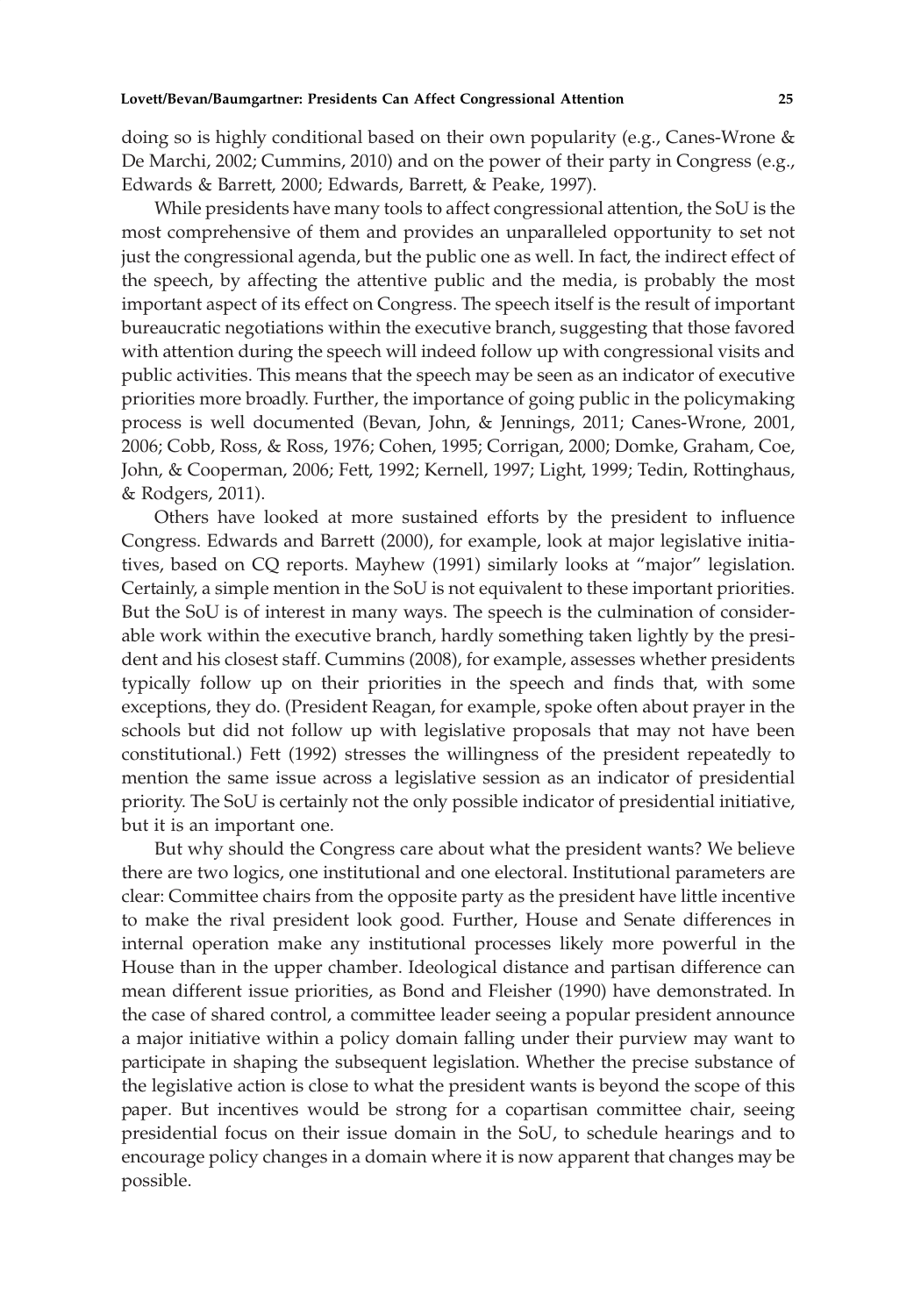The electoral impact of presidential proposals may be more powerful than the institutional effects. First, consider presidents with low levels of popularity. No congressional leader, no matter from which party, will tie his or her own fate to that of such an actor. Rather, even members of the presidential party may follow agendas completely unconnected to that of the president. Rather than engage in the same issue-domains, we expect congressional leaders simply to ignore presidents who are unpopular. Now, where presidents command high levels of popularity among the voting public, roles are reversed. Popularity is linked to issue priorities, so when popular presidents emphasize, say, the state of the economy or environmental initiatives, committee chairs will follow suit. This may be for many reasons, but the key element here is the presidential ability to force others to follow their lead. Here again, a congressional leader may seek to deflect a presidential proposal by affecting its content in important ways; whether they want to rubber-stamp or revise any presidential initiative, congressional leaders must engage with the president, as they know that an initiative coming from a popular White House leader is better dealt with than ignored. So we see electoral and institutional incentives working in the same way.

Previous literature supports our common-sense expectations that popularity and shared control affect presidential agenda-setting powers. For example, lowered popularity weakens agenda-setting power according to Light (1999). Other studies offer important insights for our own conditional model demonstrating that presidential approval has a strong effect on the president's success in Congress, but that those effects vary from year to year and depend upon the partisanship of Congress (Bond, Fleisher, & Wood, 2003). Popular presidents generally receive more support from their own party in Congress and, as a result, have more of their own agenda passed (Bond & Fleisher, 1990). Approval has been shown to be a significant component in determining whether Members of Congress act on the president's public agenda (Barrett & Eshbaugh-Soha, 2007; Brace & Hinckley, 1992) and other empirical evidence even points to legislative success (Bond et al., 2003; Canes-Wrone, 2001; Canes-Wrone & De Marchi, 2002).

## *Partisanship and House–Senate Differences*

Presidential effects on congressional attention depend not only on the popularity of the president but also on institutional factors within Congress, in particular, party control. Previous studies have found that presidential persuasion is far weaker during divided government with success highly tied to the party composition of Congress (Edwards & Barrett, 2000; Edwards et al., 1997; see also Bowling & Ferguson, 2001). Under unified government, it would be no surprise that a president enjoying wide popularity would be able to lead members of his own party to schedule hearings and consider bills furthering his publicly stated agenda. Under divided control, but high presidential popularity, the SoU may or may not be a powerful element of the bully pulpit.

Important differences distinguish the internal structures of the U.S. House of Representatives and the Senate, and these go beyond the issue of shared partisan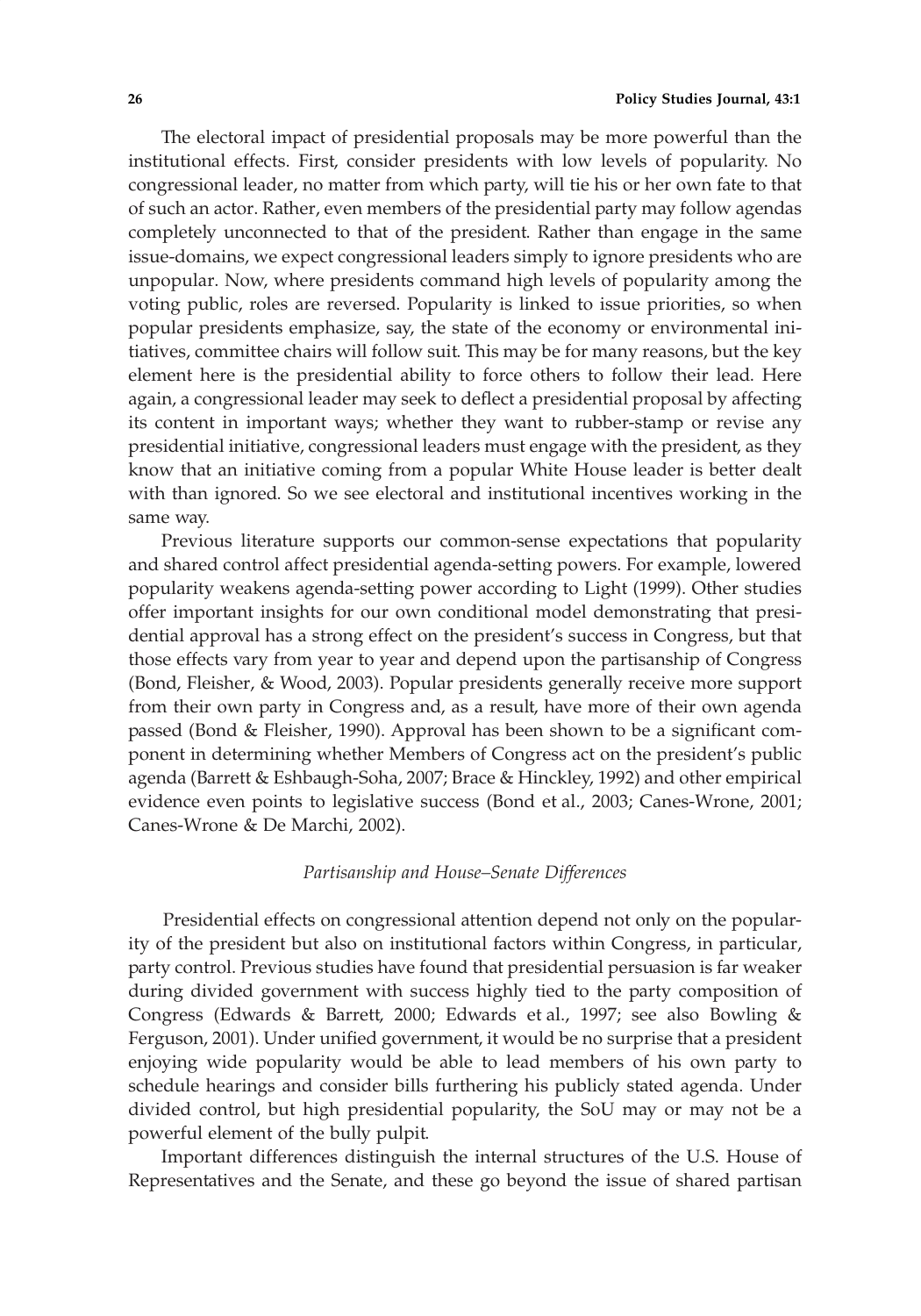control with the presidency. In the House, the majority matters. Congressional committee chairs have a great deal of power in determining congressional attention (Shepsle & Weingast, 1987). Whether one considers the position of a congressional committee chair from the perspective of conditional party government (Rohde, 1991) or from that of cartel theory (Cox & McCubbins, 2004), both perspectives suggest an important role for partisanship and for leadership control over committee agendas. In both cases, chairs call hearings on the basis of adherence to the needs of the party caucus and leadership. As the leader of their party, the president's agenda is also a party agenda (Aldrich, 1995; Rohde & Aldrich, 2000). This conceptualization of the SoU as the party agenda stresses the size of party effects concerning this particular agenda-setting tool, so suggests a clear relationship to divided-government status (Coleman, 1999).

The Senate, on the other hand, offers fewer opportunities for the leadership to control the actions of individual senators. Norms of the Senate allow for greater individual power; the size of the body being considerably smaller, debates are structured to allow more individual participation; a tradition of holds and individual obstructionism allows individual members to stop items from being discussed if they object; in sum, numerous differences distinguish the House from the Senate (see Binder & Smith, 1996; Matthews, 1960; Smith, 1989, 2014). These differences suggest a greater ability of copartisan leaders of the House to provide support to a popular president than may be possible in the member-oriented Senate.

Finally, by separately analyzing the House and Senate, we can clearly code each body separately by whether it is controlled by the same party as the president, and assess separately the ability of the president to affect the agenda of each chamber. We expect a greater impact on the House and for popularity to affect influence in both chambers. These revisions to previous theories can help clarify why agenda-setting effects are more common than legislative influence, and the conditions under which divided-government effects are strong. Edwards and Barrett (2000), for example, note significant divided-government effects; we show that these effects depend on the chamber and are dependent on levels of popularity. Barrett and Eshbaugh-Soha (2007) measure presidential success on major legislation (using Mayhew's major laws) and, like us, find that popularity, unified government, and timing (e.g., honeymoon effects) are key explanations. Our study, reaching similar conclusions, focuses on a different aspect of the process (agenda setting) and uses a different notion of timing.

# *Timing*

One important but often overlooked conditioning factor that affects presidential agenda-setting power is timing. Congressional attention is pulled in many directions by many factors, from events, public opinion, the electoral cycle, and the generally shifting nature of the public agenda (see Canes-Wrone & De Marchi, 2002; Canes-Wrone, Brady, & Coogan, 2002; Erikson, MacKuen, & Stimson, 2002; Jones & Baumgartner, 2005; Mayhew, 1974; Stimson, 1989). As a result, the effect of the SoU is likely to decline after it is given as new events and new issues come to the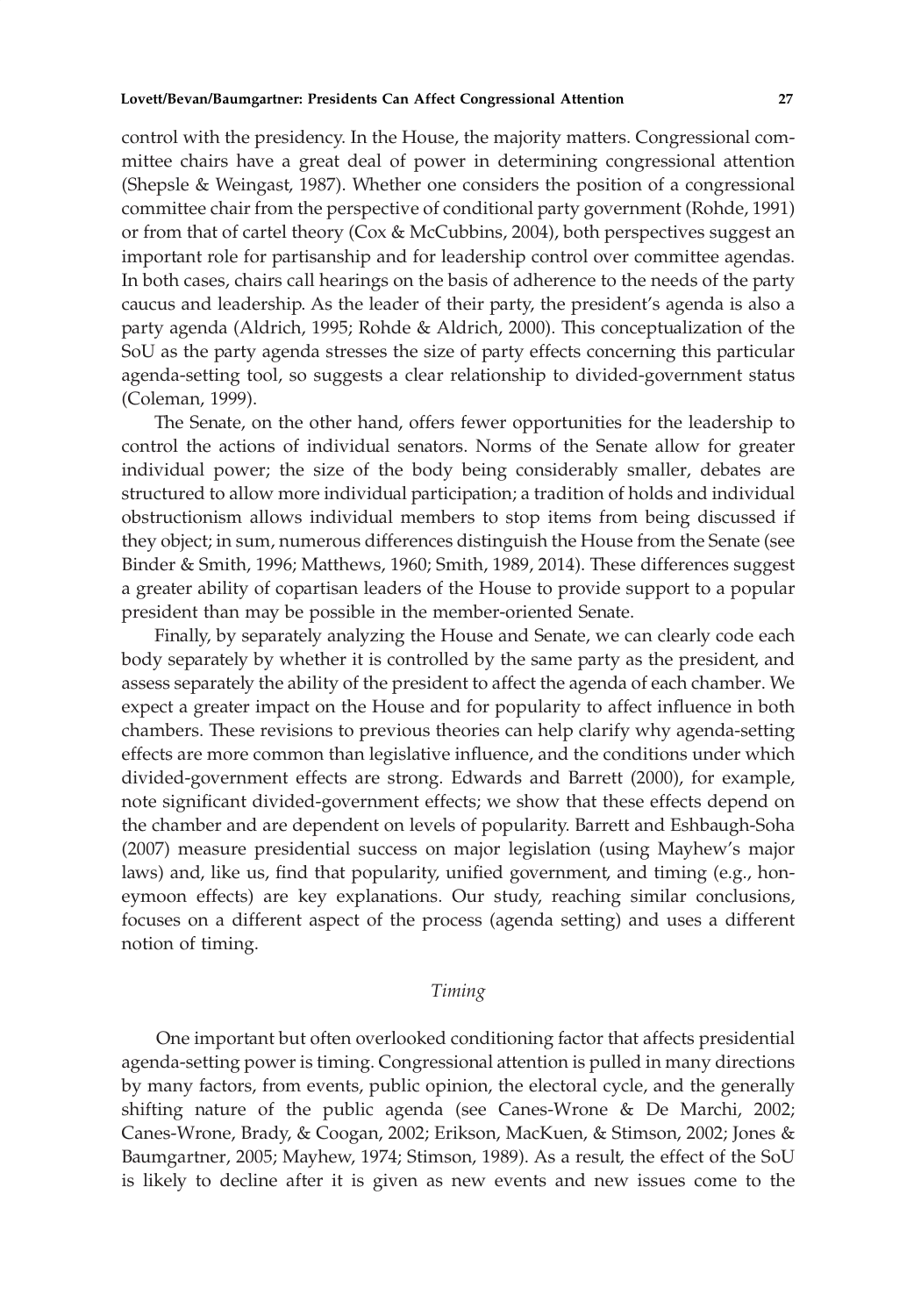forefront. These dynamic factors serve to weaken the impact of the SoU on congressional attention, even if the president may have other means at his disposal to influence those at the other end of Pennsylvania Ave. and may continue to use these over the ensuing months (Edwards & Wood, 1999; Wood & Peake, 1998). Presidents recognizing this fact often choose to pursue short-run policy goals helping guarantee some continuing success (Light, 1999).

While the president may have various tools that allow him to remain relevant to the Congress over the entire year, we cannot expect the priorities laid out in the SoU to remain constant over the entire calendar. As the speech comes only once a year, it seems plain that its impact might be stronger in the period immediately following it rather than in the period, say, leading up to the next one. These inherent dynamics help further explain the inconsistent findings relating to presidential approval and legislative success discussed and accounted for by Bond et al. (2003) in their model allowing for the effect of yearly approval to vary over time and demonstrating a strong connection between approval and success. Following from this previous work, we expect that any effect of the SoU on the congressional agenda should be most apparent in the period immediately following the speech.

## *Hypotheses*

The ideas outlined above suggest several hypotheses concerning the effect of the SoU on congressional attention. The most fundamental relates to political parties, namely, that the president, as a party leader, has significant agenda-setting power in Congress during unified government (Aldrich, 1995; Coleman, 1999; Cox & McCubbins, 2004; Rohde, 1991; Rohde & Aldrich, 2000).

# *Hypothesis 1: The effect of the SoU on congressional attention is stronger during unified government than under divided government.*

Leaders are only effective as long as they have support. In politics, support is directly tied to public approval, suggesting that popular presidents are also the most effective leaders (Brace & Hinckley, 1992; Kernell, 1997). While the effects of popularity on policy are debatable (e.g., Canes-Wrone & De Marchi, 2002), popularity adds to the agenda-setting power of the president (Light, 1999).

# *Hypothesis 2: The effect of the SoU on congressional attention is higher for presidents with higher approval ratings than for presidents with lower approval ratings.*

Timing also plays an important role in the SoU. While a tool for expressing the president's agenda for the next year, events, debates, and public opinion can quickly and sometimes dramatically change the course of politics (Stimson, 1989; Wood & Peake, 1998). Presidents recognize this fact and often choose to pursue many immediate policy goals in order to take advantage of the agenda-setting power of the SoU. Due to the drop-off in the signal of the SoU over time and the president's own penchant for pursuing many short-run goals, the effect of the SoU is therefore strongest the closer it is to its reading.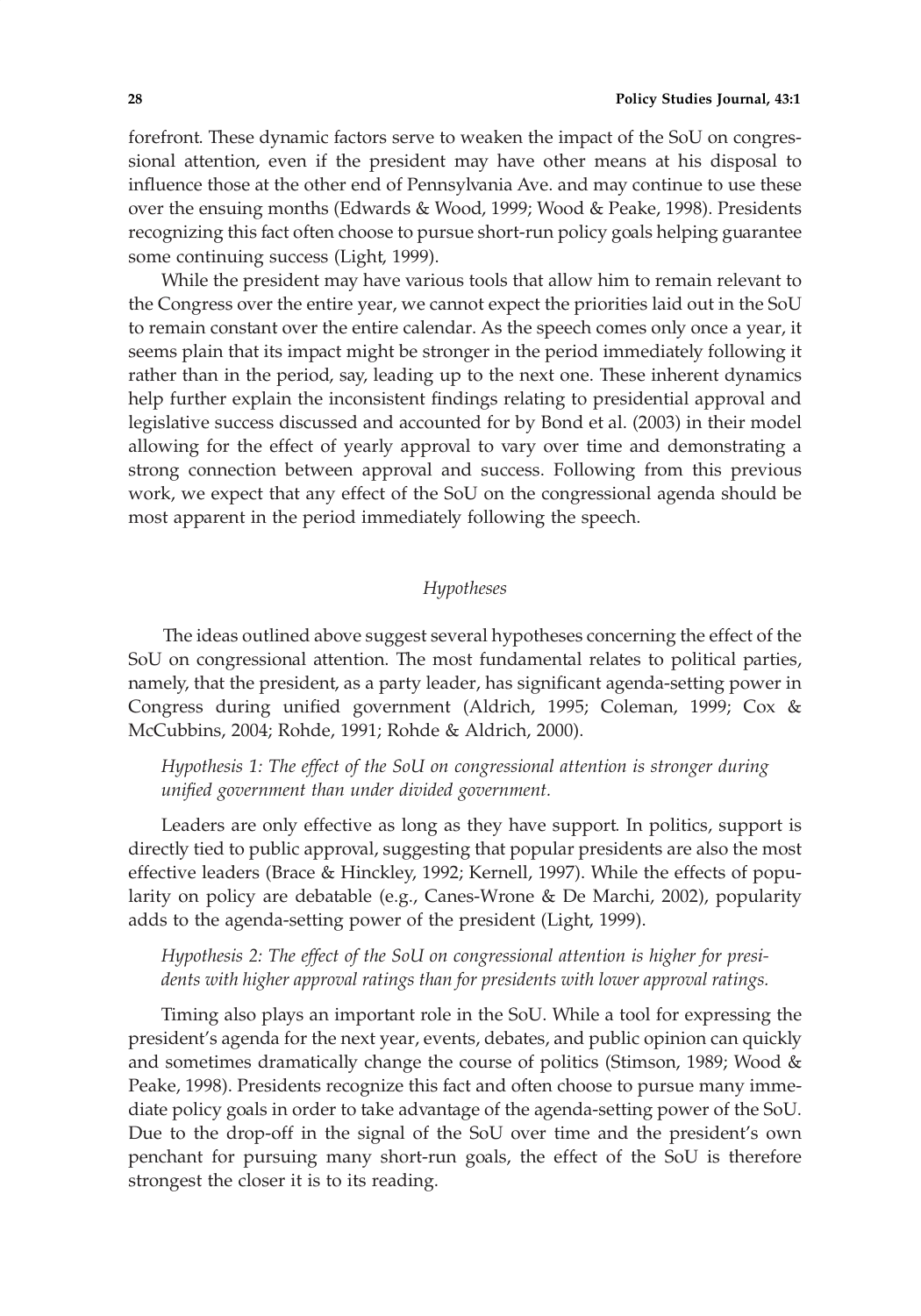*Hypothesis 3: The effect of the SoU on congressional attention is strongest immediately following its reading.*

Finally, we also argue that the body of Congress that the president is influencing will have an effect on the attention of Congress. The House, with agenda control embedded within the majority leadership, should act directly in line with its leadership. In the Senate, we should see more muted effects: While the majority members will want to follow the president's lead, the power of all 100 members of the Senate to be independent of agenda control should make results in the body less cohesive than the House.

*Hypothesis 4: The effect of the SoU on congressional attention should be greater in the House than in the Senate.*

## **Data and Methods**

The data we use to test H1–H4 are drawn from the Policy Agendas Project (PAP) (www.policyagendas.org), supplemented by Gallup presidential approval data compiled by James Stimson. Our analysis covers the period 1953–2005 and uses 19 different major topic codes that encompass the full range of activities of the U.S. federal government. With consistent topic codes for all the databases included in the PAP, it is a simple matter to see if increases in presidential attention correlate with subsequent increases in congressional attention, measured in this case by hearings. We accomplish this by employing a time series cross-sectional design, $1$  with each year as the time value and each major topic treated as an individual panel for a total N of 1,007 (54 − 1 years (T)  $\times$  19 major topics (n)) observations.

#### *Congressional Attention*

We focus on congressional hearings as our measure of congressional attention, in line with previous scholarship (Baumgartner & Jones, 2009). Hearings may or may not be followed by legislation but are an important indicator of attention and that is our focus. Edwards and Barrett (2000) follow Edwards et al. (1997) in using legislative hearings to measure if a bill was on what Mayhew (1991) calls the " 'much talked about' stage." As congressional hearings may or may not be held on a matter of interest to the committee leadership, it is a good indicator of what is being discussed. Note that our focus on the percent of all hearings means that we do not count an issue as high on the congressional agenda merely because a single hearing was scheduled; with 19 major topics, and over a thousand hearings per year on average, we are looking for fluctuations up or down in levels of attention. Another advantage to the use of congressional hearings as an indicator of attention is that they cover the full range of congressional activities. The dependent variable is the percentage change in the number of hearings on a given topic as compared to the previous year. The use of a proportional change variable in our model is for theoretical reasons. The simple count of hearings increases over time during the period of our study. It also follows a zigzag pattern due to the two-year cycle of congressional work. We use a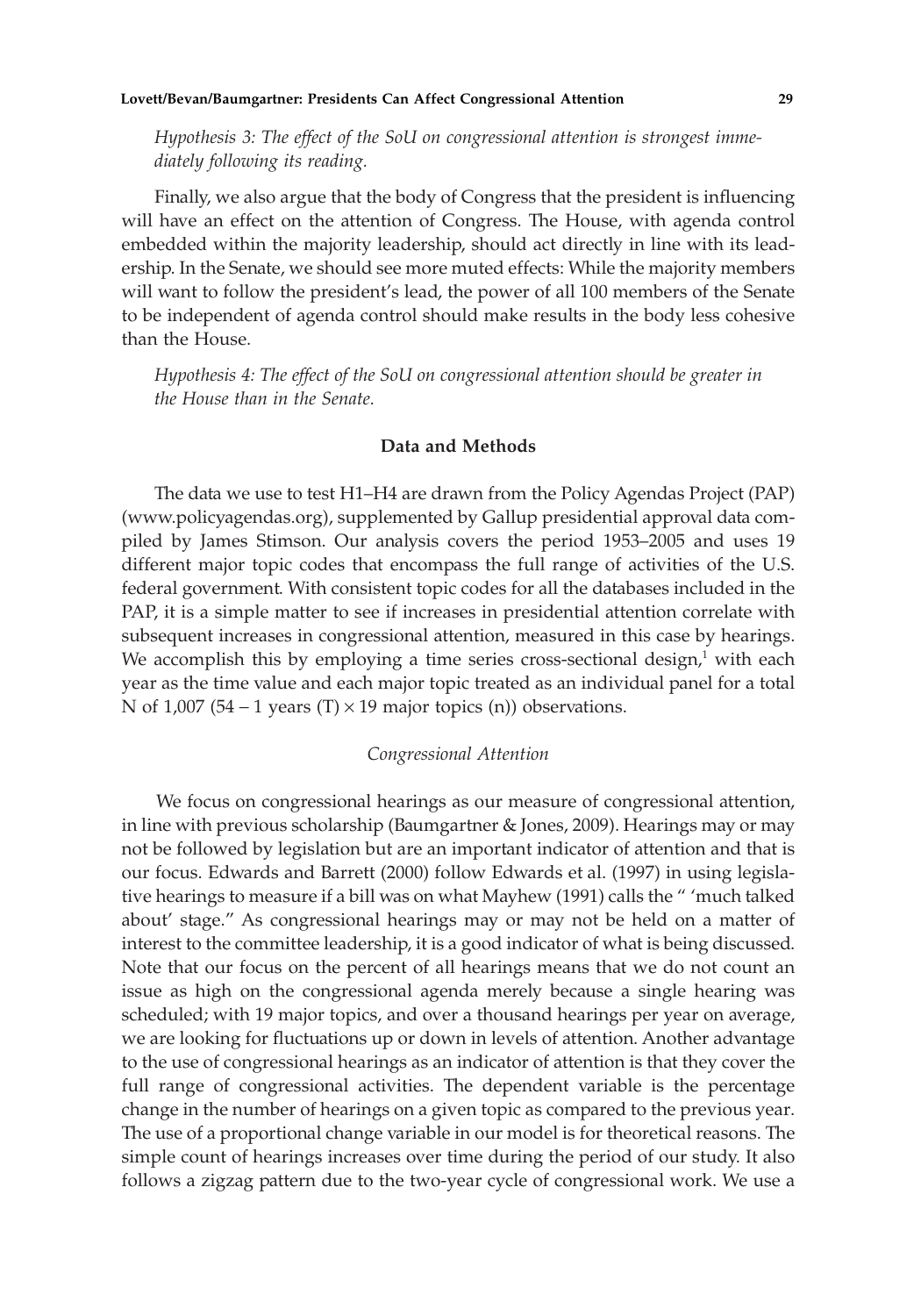percent change rather than a simple difference because some topics have many more hearings on average than others. As we are using a long-term series where attention to topics may make major changes, we wanted to make sure our measure would capture changes in the level of attention over time, making a percentage change measure appropriate. An increase of 10 hearings from a base of 100 is less of a shift in attention than an increase of the same size from a base of 20. Our measurement reflects this.<sup>2</sup> Formally, the measure is generated using the following equation:

$$
p\Delta Hear_{it} = \left(\frac{Hear_{it} - Hear_{it-1}}{Hear_{it-1}}\right) \times 100\tag{1}
$$

where:

*p*Δ*Hear* = proportional change in hearings from the period prior *Hear* = the count of hearings

The proportional change in hearings was calculated by taking the number of hearings at time *t* minus the number of hearings at time *t* – 1 all divided by the number of hearings at time *t* – 1 for each of the 19 topic codes, *i*, over the 54 year span of the data and then multiplying by 100 to make interpreting coefficients more direct. We use two sets of data on congressional attention for analysis. The first is all hearings held between 1953 and 2005 in the House; the other reflects the same time period in the Senate.

#### *SoU*

To test the effect of the SoU on congressional hearings, we include a measure of the percentage of mentions in each  $SoU<sup>3</sup>$  devoted to each policy topic. The PAP classifies each "quasi-sentence" in the SoU by topic; a quasi-sentence constitutes an expression of a single policy idea or issue (see Volkens, 2002). Typically, this is a sentence, but occasionally, presidents give a list of ideas within the same sentence, so the PAP distinguishes separate thoughts in this way. We focus on the percent of attention rather than the raw number of mentions because the individual SoUs vary dramatically in length. For example, in 1981 Carter's written address contained 1,412 specific policy mentions, while Nixon's 1973 written address contained just 37.4

Note that we use a change variable for the dependent variable as described above, and therefore it might be expected that we should use a change variable for SoU mentions. However, in this case, we have an unusual circumstance where this is not theoretically justified. We noted above that we expect the impact of the SoU to fade away as the months go by, and indeed our results show that this occurs. The president does not stop making policy pronouncements or legislative initiatives when the SoU is delivered; this activity continues all year long. Therefore, when the SoU does occur, we expect that the absolute level of attention to the various topics will affect shifts in congressional attention. One might expect that shifts in SoU mentions would affect shifts in congressional attention, but this implies that members of Congress recall what the president did last year. We suspect not. Therefore, if the president devotes 10 percent of the speech this year to a topic, congres-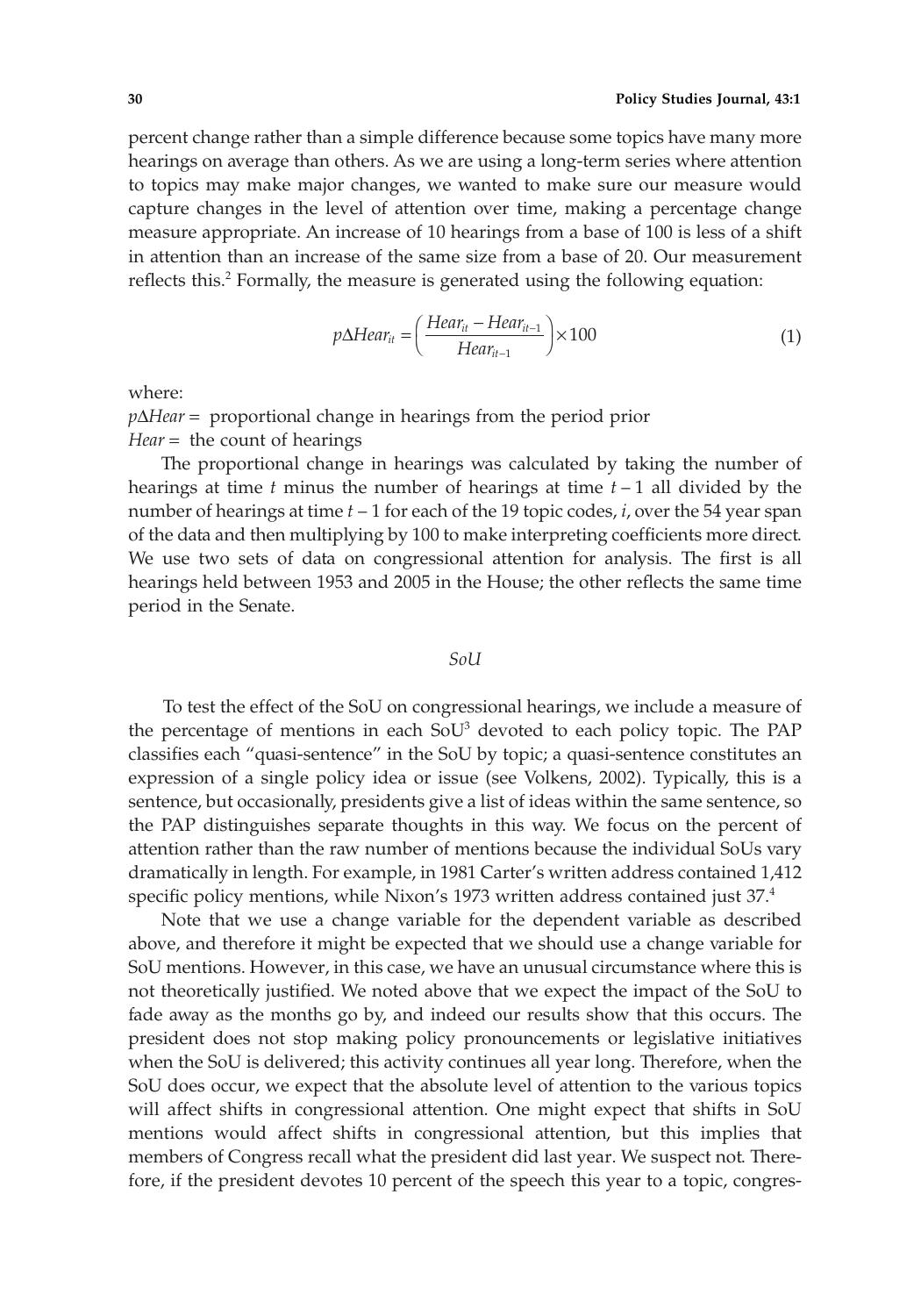sional leaders respond to that absolute level of attention, not to a calculation about whether this was higher or lower than in the previous year. Their own scheduling of hearings, on the other hand, is subject to inertial effects based on organizational culture, interest-group lobbying, and other factors that make it reasonable for us to model them making adjustments up or down from a baseline established in the previous year (see Adler & Wilkerson, 2012). Thus, we test the effect of levels of attention by the president in the SoU on changes in congressional attention. This is driven by theoretical and not statistical reasoning.<sup>5</sup>

Further, we model the speech as affecting hearings, not the other way around. In fact, a test for the impact of hearings on the content of the SoU in the following period shows no effect, as we expect. So we move forward with a model predicting change in congressional attention by lagged presidential attention.

## *Divided Government*

The relationship between the SoU and congressional hearings is conditional based on a series of three factors. The first of these factors is divided government. We have a separate divided-government variable for each model, and we calculate these separately for the House and Senate. In the House model, the variable is whether or not the House and the presidency are held by different parties. If they differ, this is coded as a 1. If the party of the House and the party of presidency are the same, this is coded as a 0. This coding is repeated for the Senate.<sup>6</sup> While there are other possible conceptualizations of divided government, we argue that if an effect for divided government across all issues does exist, it would occur on the institutional level due in large part to how congressional committee chairs are assigned by the majority.

## *Presidential Approval*

According to H2 above, we expect SoUs from presidents with higher presidential approval ratings to have a stronger effect on congressional hearings than presidents with lower approval scores. We use the level of presidential approval in the month of the speech as our measure of presidential approval in order to closely tie approval to the SoU as argued by H2.7 We use the average January estimate for Gallup presidential approval polling from 1953 to 2005, using all polls with an end date between January 1 and February 7. The amount of data we have to estimate the polling ranges from one poll in the early part of the series to as many as six at the end of the series. We use the polling related to the president giving the speech. As a result, three years (1961, 1977, and 1981) use the last available polling data for each respective president, in December of the previous year.<sup>8</sup>

## *Time*

SoU speeches are typically delivered in late January of each year. We therefore test separately for shifts in the proportion of congressional hearings during the three following months (February, March, and April) and for the period from May through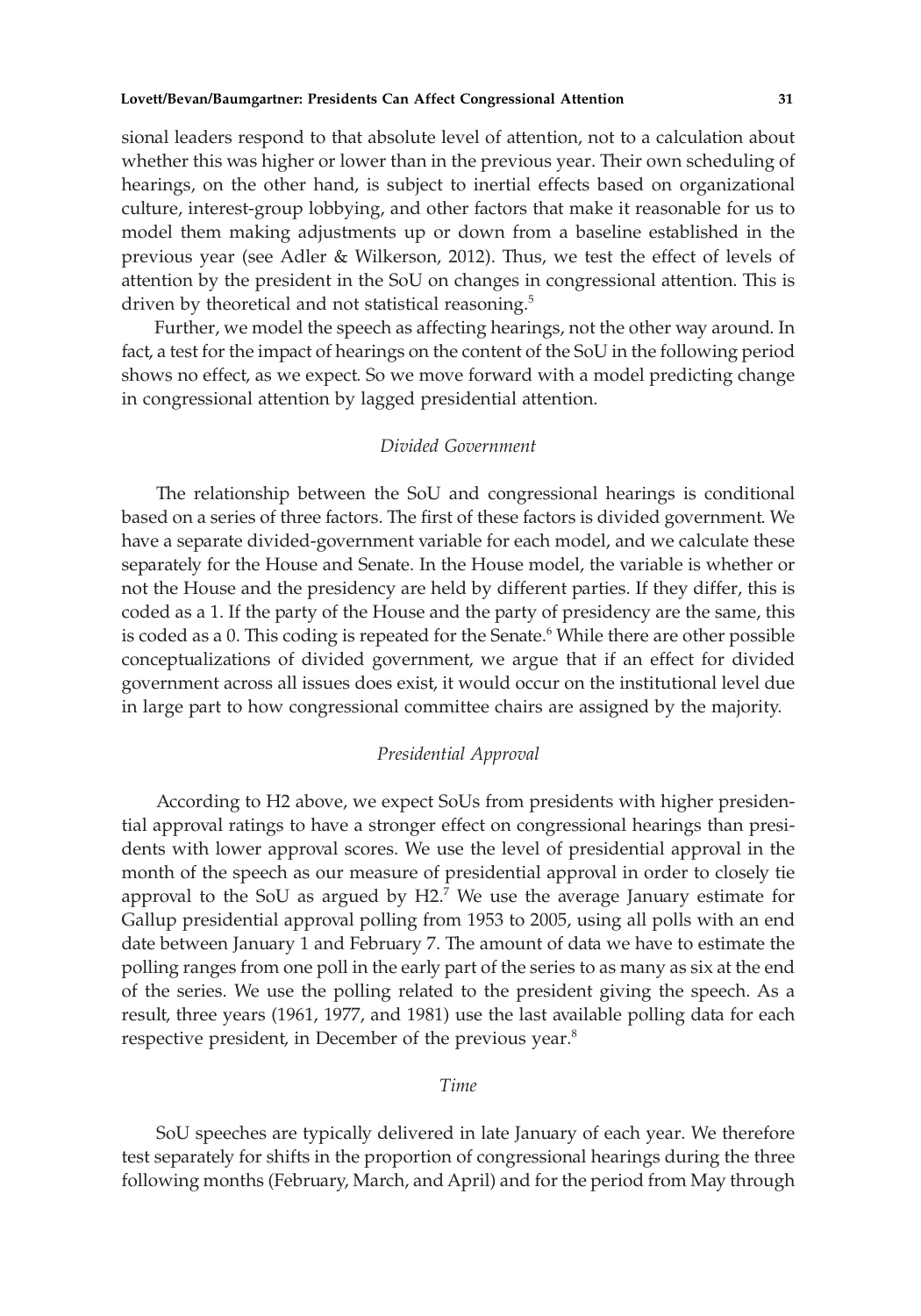the end of the congressional session in December. We also test for the effect across the full year of congressional hearings. Alternative models for the month, two months and six months following the SoU, as well as a three-month moving measure of SoU mentions, were also tested and are presented in the online appendix.9 The three-month model specification was chosen for this paper's presented analyses as it proved to be the point where a slight decline in the effectiveness of the SoU on congressional attention was first evidenced. We do not claim that three months is a set cut point where the SoU's effect will automatically begin to decline, or that we should automatically expect there to be a decline after three months. Rather, what we show here is a difference between the early point in the year versus later points in the year. We therefore test three models of congressional attention: February–April, where we expect the effect to be strongest; May–December, where we expect no effect; and for the full year, a combination of the two, which is of interest methodologically because it runs the risk of producing a false null finding.

# *Conditional Effects*

As stated in the hypotheses, the effect of the SoU on congressional attention is expected to differ based on divided government, the president's approval level, and the amount of time that has passed since the SoU. A conditional hypothesis requires the use of an interaction term or terms to be properly tested, as the underlying relationship is modified by the other factor(s) expressed in the hypothesis. Therefore, we make use of two multiplicative interaction terms: percent mentions × divided government and percent mentions × presidential approval. Including both interaction terms along with their constitutive terms allows us to investigate separate effects for the SoU at various levels of approval and during both divided and unified governments.

## *Controls*

We also include several control variables to account for the specific characteristics of congressional hearings. Hearings are heavily affected by the election cycle with the number of hearings always higher in the first year of a new Congress than the second. The pace of legislative work within a two-year Congress is that there are typically more hearings in the first session (year) of a Congress and fewer hearings (but more laws) in the second session. To account for this, we include a dummy variable coded 1 for the first year of a two-year Congress and 0 in the second year.

To further account for time-dependent patterns in the number of hearings from year to year independent from a two-year congressional cycle, we include a lagged count of hearings in the model. This measure captures how the more hearings there were in the previous year, the greater the negative proportional change in hearings is likely to be. The proportional change in hearings therefore exhibits negative autocorrelation, where a positive proportional change in hearings is followed by a negative change, which, in turn, is followed by a positive change, and so on. Including the lagged count of hearings further corrects for this issue.<sup>10</sup>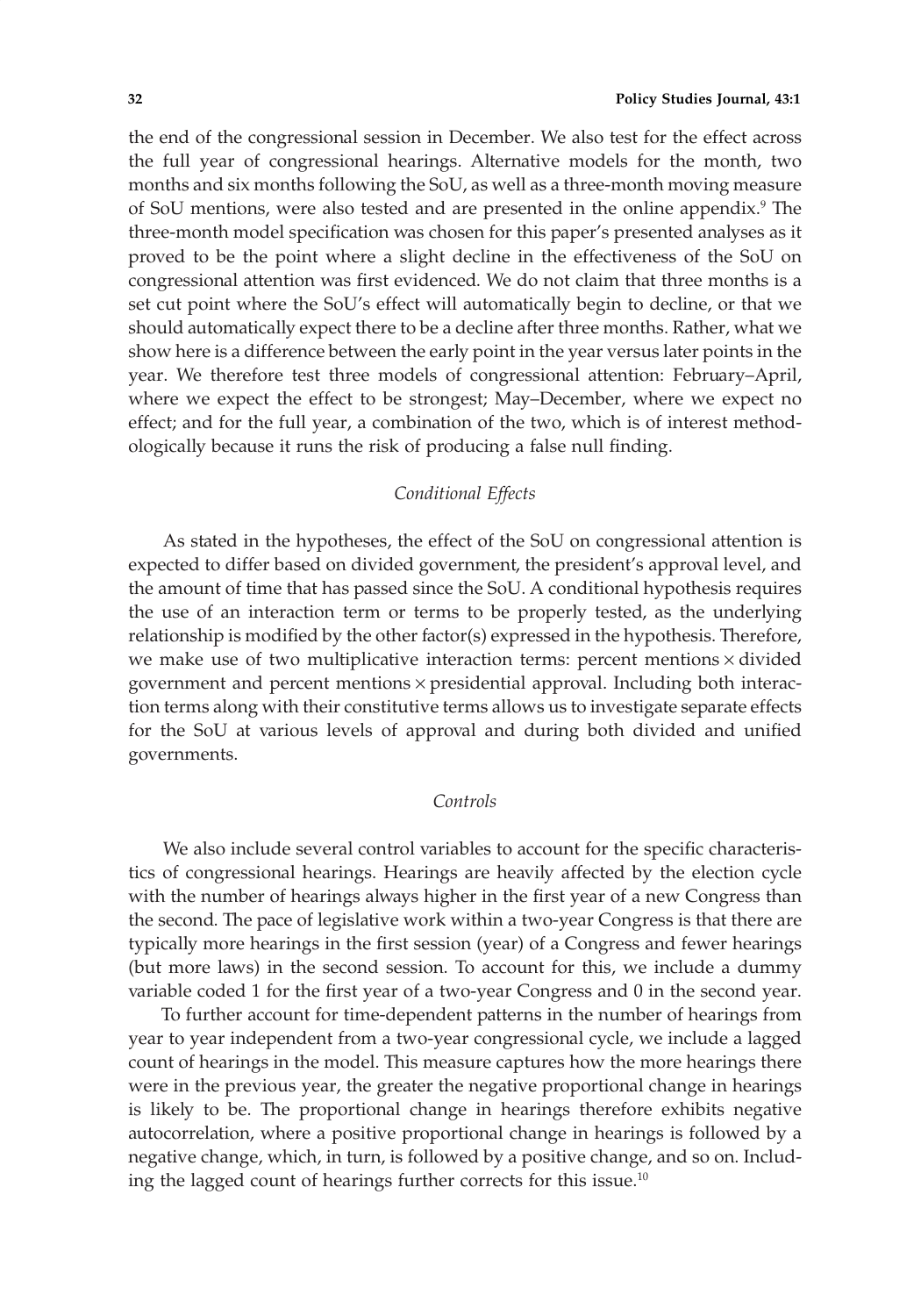Public opinion, specifically public priorities, plays a prominent role in determining both presidential and congressional attention to issues (e.g., Bevan & Jennings, 2014; Jones, Larsen-Price, & Wilkerson, 2009). As both Congress and the president may respond to public priorities in similar ways, we include a control for public priorities measured as Gallup's "most important problem" (MIP) question in our models. This variable is measured on the yearly level $11$  and is included as a lagged variable to account for public priorities in the previous year affecting congressional activity in the current year.

Finally, we also include the lagged percentage of *New York Times* stories by policy topic to account for events that affect both the president and Congress.<sup>12</sup> This variable captures the aggregate level of attention to each issue area highlighting those issues that the public deems important and that have a high number of events surrounding them.

#### *The Separate Models*

The PAP includes the month of each congressional hearing, so we are able to make a separate calculation for hearings in the February–April period and in the May–December one, in effect creating six models, three for the House and three for the Senate. Similarly, the lagged *New York Times* stories variable is measured as the count of stories by issue area for the three months prior to the SoU, or October through December. The lagged hearings variable is calculated with respect to the difference between the number of hearings in the February–April period compared to the same time period in the previous year. The remaining variables are the same in each version of the model. Of course, appropriate adjustments are made for the May–December model, and then again for the full-year model to these same variables.

Table 1 gives summary statistics for the continuous variables in the February– April model, giving the mean, standard deviation, median, minimum, and maximum for five variables: the proportional change on the number of hearings, the percent of SoU quasi-sentences per topic per year, presidential approval, percentage of attention in *The New York Times* per topic per year, and the percent per topic per year on the Most Important Problem measure.

|                        | Mean (SD)      | Median | Minimum   | Maximum  |
|------------------------|----------------|--------|-----------|----------|
| Congressional Hearings | 20.83 (112.11) | 0.00   | $-100.00$ | 2,200.00 |
| SoU                    | 5.26(8.10)     | 2.20   | 0.00      | 59.44    |
| Presidential Approval  | 57.97 (12.30)  | 58.00  | 27.00     | 83.25    |
| New York Times         | 5.26(6.20)     | 2.92   | 0.00      | 39.64    |
| Most Important Problem | 4.58(9.93)     | 0.52   | 0.00      | 78.78    |

**Table 1.** Descriptive Statistics for Continuous Variables, February–April Model

*Note:* Congressional Hearings is a proportional change variable, the others are percentage variables, with SoU, *New York Times*, and Most Important Problem varying by topic and year, while Presidential Approval varies only by year.

SoU, State of the Union.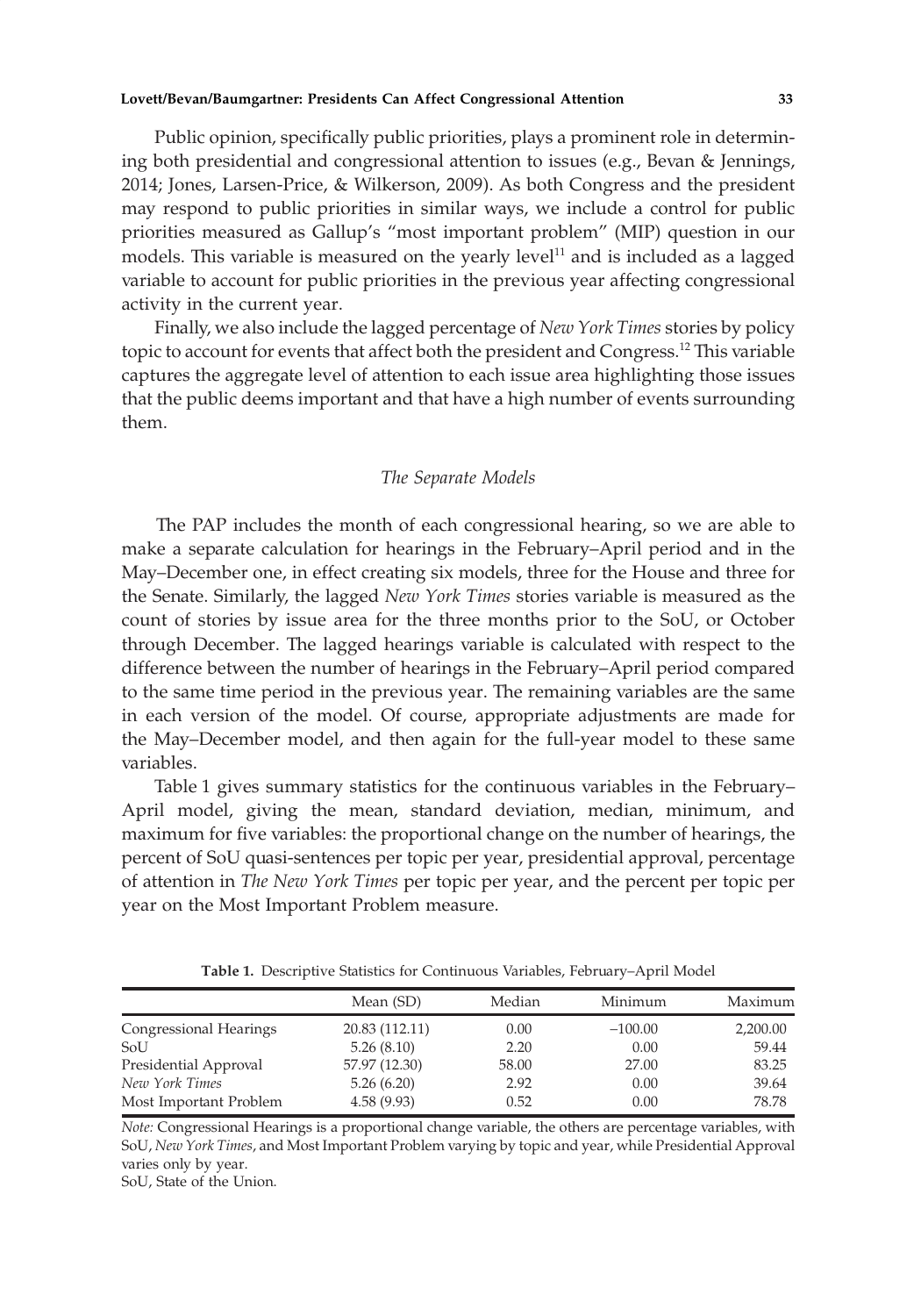#### **Analyses**

We begin first with testing related to the House. Our tests of the conditional relationship between the SoU and congressional hearings are presented in Table 2. Figure 1 presents the marginal effects of percent mentions in the SoU on the proportional change in congressional hearings over different levels of presidential approval for divided and unified governments in the three-month model, the May–December model, and the yearly model.

Table 2 presents a clear picture of the conditional relationship between SoU mentions and shifts in congressional attention in the House. Because we present a model with interaction terms, interpreting the results requires looking at the constitutive terms as well as the interactions. The cumulative effects of all these terms, as well as their combined statistical significance, are made clear in Figure 1. In each of the six graphs, we present the marginal effect of the percent of mentions in the SoU devoted to a given topic on the proportional change in congressional hearings on that topic, by level of presidential approval. The y axis presents the marginal effect size, while the x axis presents the approval levels; the hash marks along the top of the x axis denote observed approval levels under each condition; and finally, the solid line is the marginal effect, and the dashed lines represent the upper and lower 95 percent confidence intervals.

The results in Figure 1 illustrate a variety of important effects. First, approval matters most, regardless of party control, in the first three months after the SoU. Under both unified and divided governments, presidents with job approval ratings

|                                     | February-April  | May-December    | Full Year         |
|-------------------------------------|-----------------|-----------------|-------------------|
|                                     | Coef (SE)       | Coef (SE)       | Coef (SE)         |
| $SoU_{+}$                           | $-1.34(2.74)$   | $-1.93(3.70)$   | $-3.40(3.69)$     |
| Divided Government                  | 0.61(7.52)      | 8.56 (18.84)    | 4.35(10.51)       |
| Presidential Approval,              | 0.06(0.31)      | $-0.65(0.75)$   | $-0.30(0.42)$     |
| $SOU_t \times Divided_t$            | 1.65(0.97)      | $-0.51(1.21)$   | $-0.39(1.18)$     |
| $SOU_t \times Approval_t$           | 0.05(0.04)      | 0.07(0.05)      | 0.10(0.06)        |
| First Year of Congress <sub>t</sub> | 12.01(6.46)     | 99.21 (17.19)*  | 53.91 (10.58)*    |
| $Hearings_{t-1}$                    | $-2.97(0.26)^*$ | $-2.19(0.34)$ * | $-0.93(0.15)^{*}$ |
| New York Times $_{t-1}$             | 0.75(0.50)      | $1.66(0.70)$ *  | $1.30(0.64)$ *    |
| Most Important Problem $_{t-1}$     | $-0.46(0.58)$   | $-0.69(0.61)$   | $-0.40(0.46)$     |
| Intercept                           | 49.71 (21.29)*  | 61.80(51.07)    | 32.08 (29.03)     |
| Overall $R^2$                       | 0.13            | 0.16            | 0.15              |
| Wald chi <sup>2</sup>               | 138.82 (0.00)   | 106.33(0.00)    | 82.79 (0.00)      |
| N                                   | 1,007           | 1,007           | 1,007             |
| Wooldridge test                     | 0.55(0.47)      | 0.86(0.37)      | 1.09(0.31)        |

**Table 2.** Presidential Effects on Congressional Attention, House

*Note:* The dependent variable is proportional change in the number of congressional hearings on a topic, with SoU measured as the percentage of the mentions in the president's speech that year. Panel corrected standard errors are used.

Postestimation tests using Wooldridge's (2002) method indicated no evidence of panel autocorrelation in any of this paper's models with the failure to reject the null hypothesis of no panel autocorrelation. \**p* < 0.05, two-tailed.

SoU, State of the Union.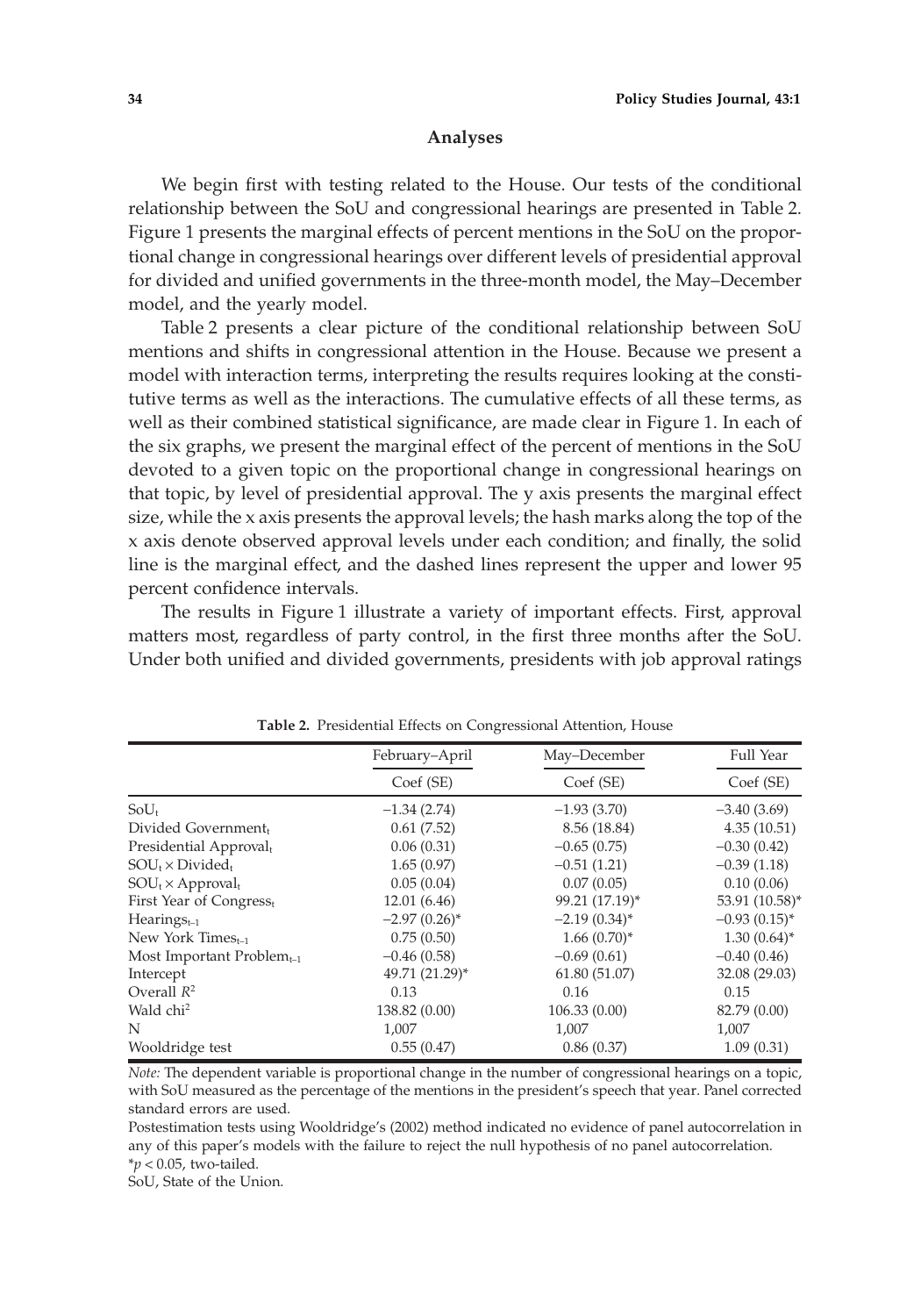

**Figure 1.** Predicted Effects on Congressional Attention by Approval, Divided Government, and Time, House. *Note*: The figure presents predicted probabilities from Table 2.

of at least 60 percent have a positive and significant impact on congressional hearings in the House. Second, the SoU of popular presidents continues to have agendasetting effects throughout the rest of year, but only under unified government. The SoU of even the most popular president who governs under divided government has no impact on the congressional agenda once the summer months begin. Thus,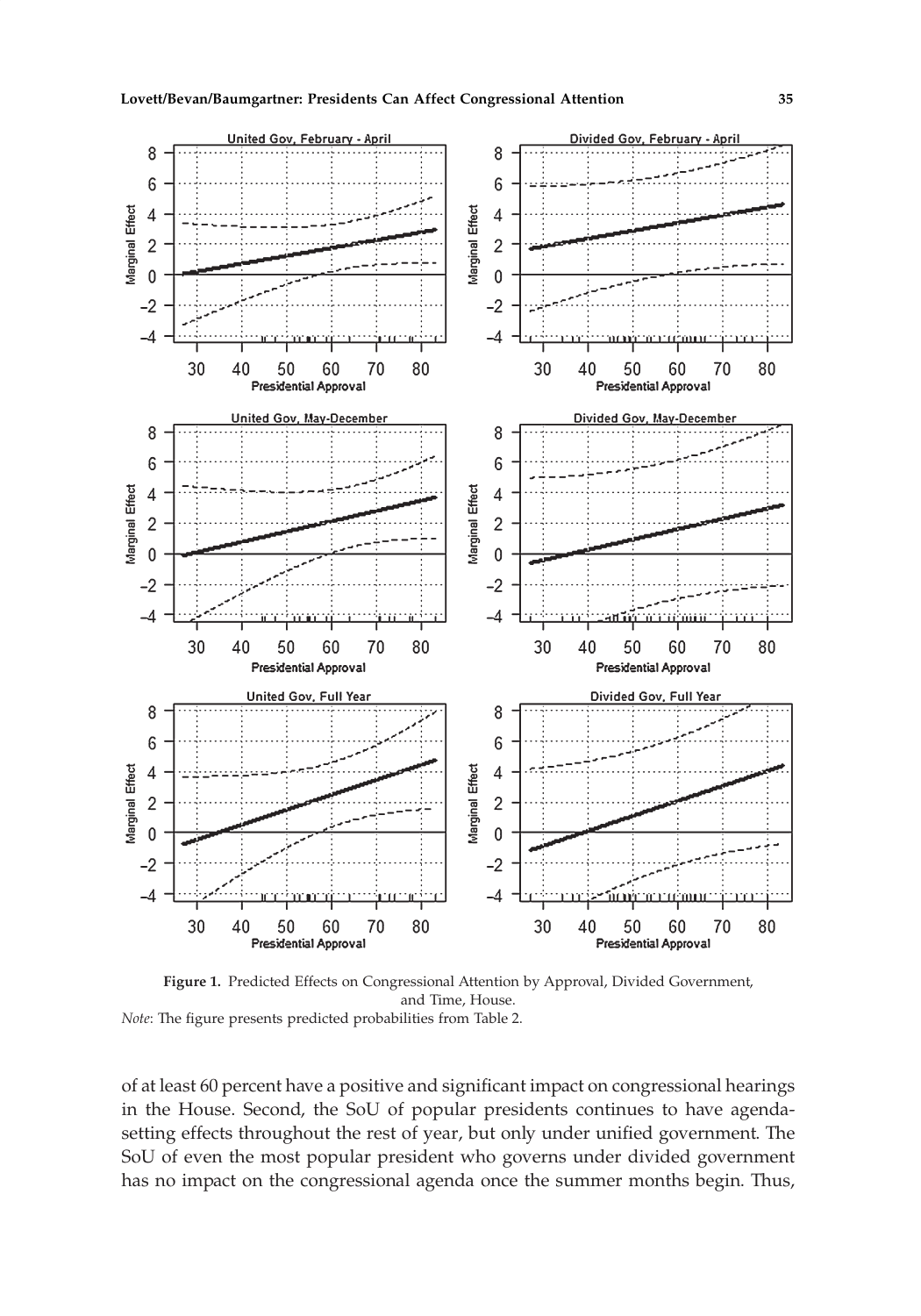popular presidents who govern under unified government can expect to have a strong and enduring impact on the House congressional agenda. Those presidents who do not govern with a job approval rating of at least 60 percent, however, will be delivering the SoU with no discernible impact on the congressional agenda regardless of party control.

H1 states that the effect for the SoU on congressional attention should be stronger during unified government. For the House, this depends on the time frame. In the short term, popular presidents have strong effects on the House no matter if the government is divided or unified. For unified government, this effect remains over the rest of the year, while it disappears in the case of divided government. Thus, we disconfirm H1 in the three-month model but confirm it for the full-year test.

H2 is clearly confirmed; presidential approval is clearly associated with success. H3, regarding timing, is also confirmed; the three-month model is always the best performing, with the twelve-month model significant only for the case of unified government in the House.

The results also show that unpopular presidents have no significant negative effects on congressional attention (that is, the upper-bound of the confidence interval never crosses zero in Figure 1). This suggests that popular presidents can have a significant influence in Congress and that unpopular ones are simply irrelevant.

We now turn to the Senate. The analysis and model here are the same as those in Table 2 and Figure 1, except for the hearings in question (this time Senate committee hearings) and the divided-government variable (which is assessed in terms of the Senate). The tests of the conditional relationship are in Table 3, while the marginal effect of the SoU on hearings across approval is in Figure 2.

The results in the model and from Figure 2 show a different story than that in the House but one that reflects the nature of the Senate. First, H1 is confirmed in the first three months: The power of the SoU in unified government is greater than during divided government. In Figure 2, significance of the marginal effect starts at about 58 percent for the top left figure (united, February–April), while significance for divided government between February and April does not appear until around 80 percent, a reality that has only occurred once, when George W. Bush gave the 2002 SoU address to a divided Senate following the terrorist attacks of September 11, 2001. Similarly, we see the strong effect of the approval measure in the three-month model, as popular presidents can move a Senate that shares their policy preferences, giving some credence to H2. However, unlike in the House, the effect of the SoU dissipates in both cases of unified and divided governments, and the slopes of both effects flatten out, confirming H3.

Finally, we find support for H4, especially after the first three months. While the president has some immediate power in the Senate under unified government, these effects dissipate throughout the year. The Senate leadership has less agenda control relative to the House. Therefore, these results are in line with expectations.

Several controls were also included in both models in order to account for the particular characteristics of congressional hearings and events. The first-year dummy variable is positive and significant in the full year and May–December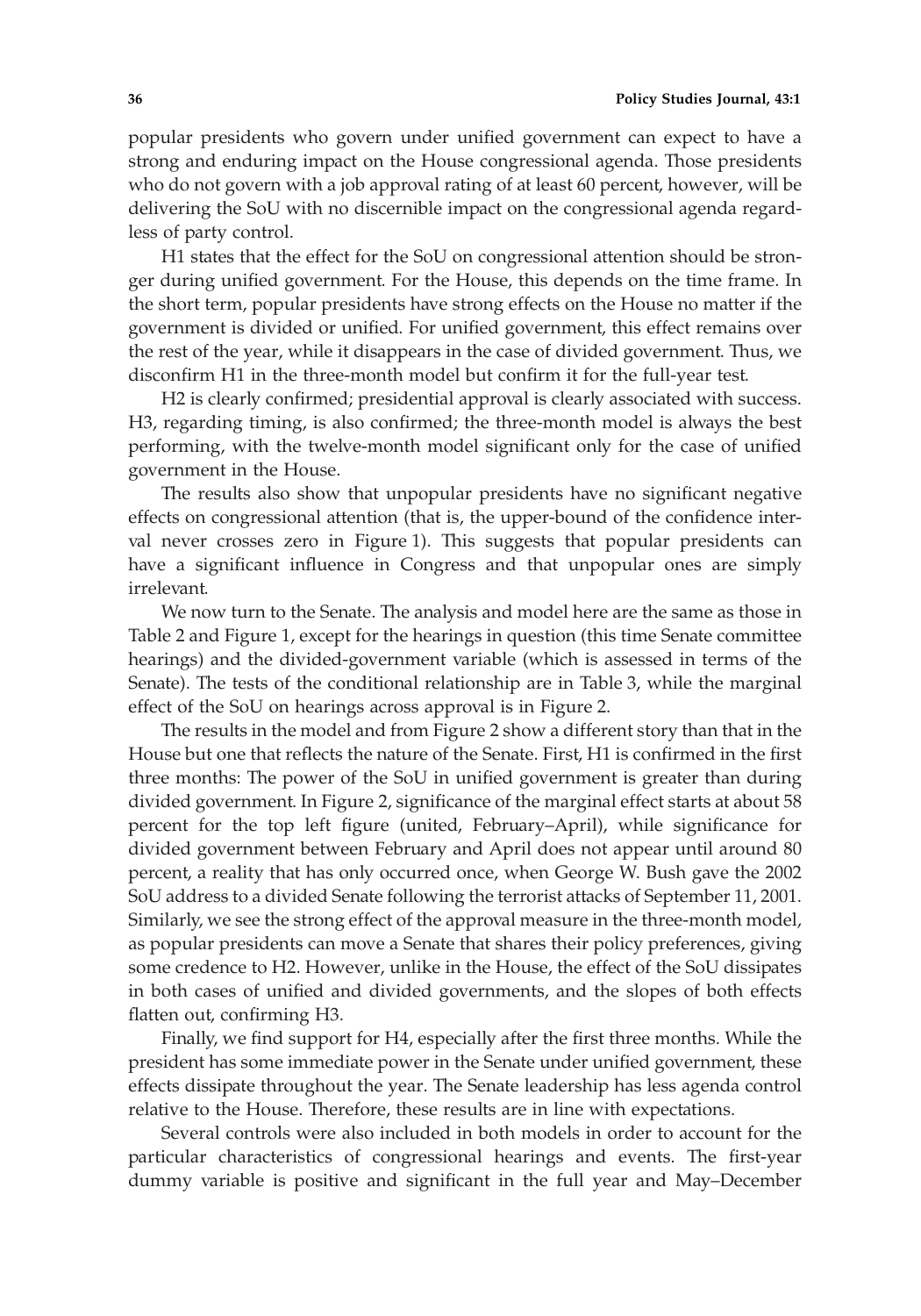|                                 | February-April  | May-December    | Full Year         |
|---------------------------------|-----------------|-----------------|-------------------|
|                                 | Coef (SE)       | Coef (SE)       | Coef (SE)         |
| $SoU_{t}$                       | $-3.56(3.61)$   | 0.25(2.25)      | 0.32(1.77)        |
| Divided Government,             | $-7.22(11.98)$  | $-5.34(16.85)$  | $-10.78(11.49)$   |
| Presidential Approval           | 0.03(0.50)      | 0.69(0.68)      | 0.67(0.47)        |
| $SOU_{t} \times Divided_{t}$    | 0.23(1.28)      | 0.24(0.86)      | 0.88(0.62)        |
| $SOU_t \times Approval_t$       | 0.10(0.06)      | $-0.01(0.03)$   | $-0.00(0.03)$     |
| First Year of Congresst         | 4.71 (11.93)    | 94.64 (15.19)*  | 48.08 (10.56)*    |
| $Hearings_{t-1}$                | $-4.07(0.46)$ * | $-1.79(0.23)$ * | $-0.75(0.10)^{*}$ |
| New York Times $_{t-1}$         | 0.66(0.75)      | 0.01(0.49)      | 0.24(0.42)        |
| Most Important Problem $_{t-1}$ | $-0.28(0.65)$   | 0.20(0.48)      | 0.05(0.33)        |
| Intercept                       | 67.79 (32.86)*  | $-7.92(44.31)$  | $-14.00(29.63)$   |
| Overall $R^2$                   | 0.10            | 0.15            | 0.10              |
| Wald chi <sup>2</sup>           | 90.97 (0.00)    | 130.22 (0.00)   | 93.70 (0.00)      |
| N                               | 1,007           | 1,007           | 1,007             |
| Wooldridge test                 | 0.04(0.85)      | 2.73(0.12)      | 0.02(0.88)        |

**Table 3.** Presidential Effects on Congressional Attention, Senate

*Note:* The dependent variable is proportional change in the number of congressional hearings on a topic, with SoU measured as the percentage of the mentions in the president's speech that year. Panel corrected standard errors are used.

Postestimation tests using Wooldridge's (2002) method indicated no evidence of panel autocorrelation in any of this paper's models with the failure to reject the null hypothesis of no panel autocorrelation. \**p* < 0.05, two-tailed.

SoU, State of the Union.

models but is not significant in the three-month model. This indicates that the number of hearings is higher in the first year of a new Congress than in the second, but that there is no significant difference in the number of hearings in the first three months following the SoU in either year. Accounting for this cycling effectively smoothed the data by accounting for a clear seasonal, two-year pattern. This factor may also explain why the overall model fit is greater in the full-year and in the May–December model than in the three-month model. A significant portion of that variance explained is in the zigzag pattern of the number of hearings per year; this pattern simply does not occur during the February–April period.

The lagged hearings count is negative and significant in all six models. This result demonstrates that the more hearings in the previous year, the greater the negative proportional change in hearings in the current year. However, the removal of this variable in a separate version of the model not reported here did not alter the inferences of the marginal effects for any of our hypotheses.

Most Important Problem (MIP) is negative and but not significant in each of the models. This indicates that an increase in public concern about an issue does not lead to an increase in attention by members of Congress on that topic in the same time period. The MIP variable used in this model is lagged, although alternative analyses using a contemporaneous variable do not show positive change in the effects of public opinion on the proportional change of public opinion from year to year.

The *New York Times* variable is positive but marginally significant in only two of the six models. The generally weak connection between *New York Times* stories and congressional hearings is likely due to the broad nature of this measure. However, by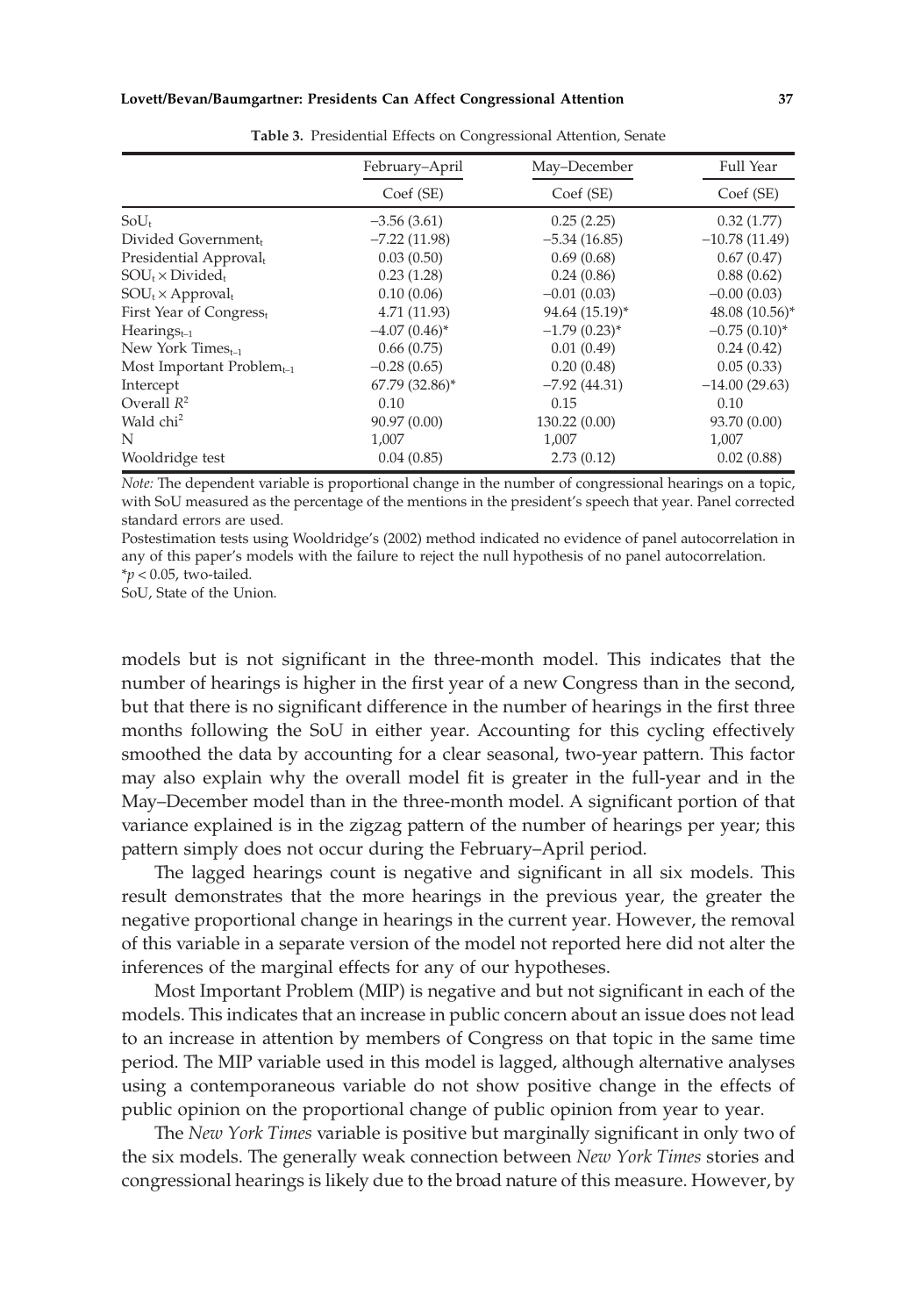

**Figure 2.** Predicted Effects on Congressional Attention by Approval, Divided Government, and Time, Senate. *Note*: The figure presents predicted probabilities from Table 3.

controlling for this variable we can be certain that large attention-changing events, such as 9/11, are not being solely attributed to the president. Overall, we find in the Senate that a popular president can have a significant short-term effect but only in the short term. Further, his chances for influence are much lower under divided government than during unified control of the White House and the Senate.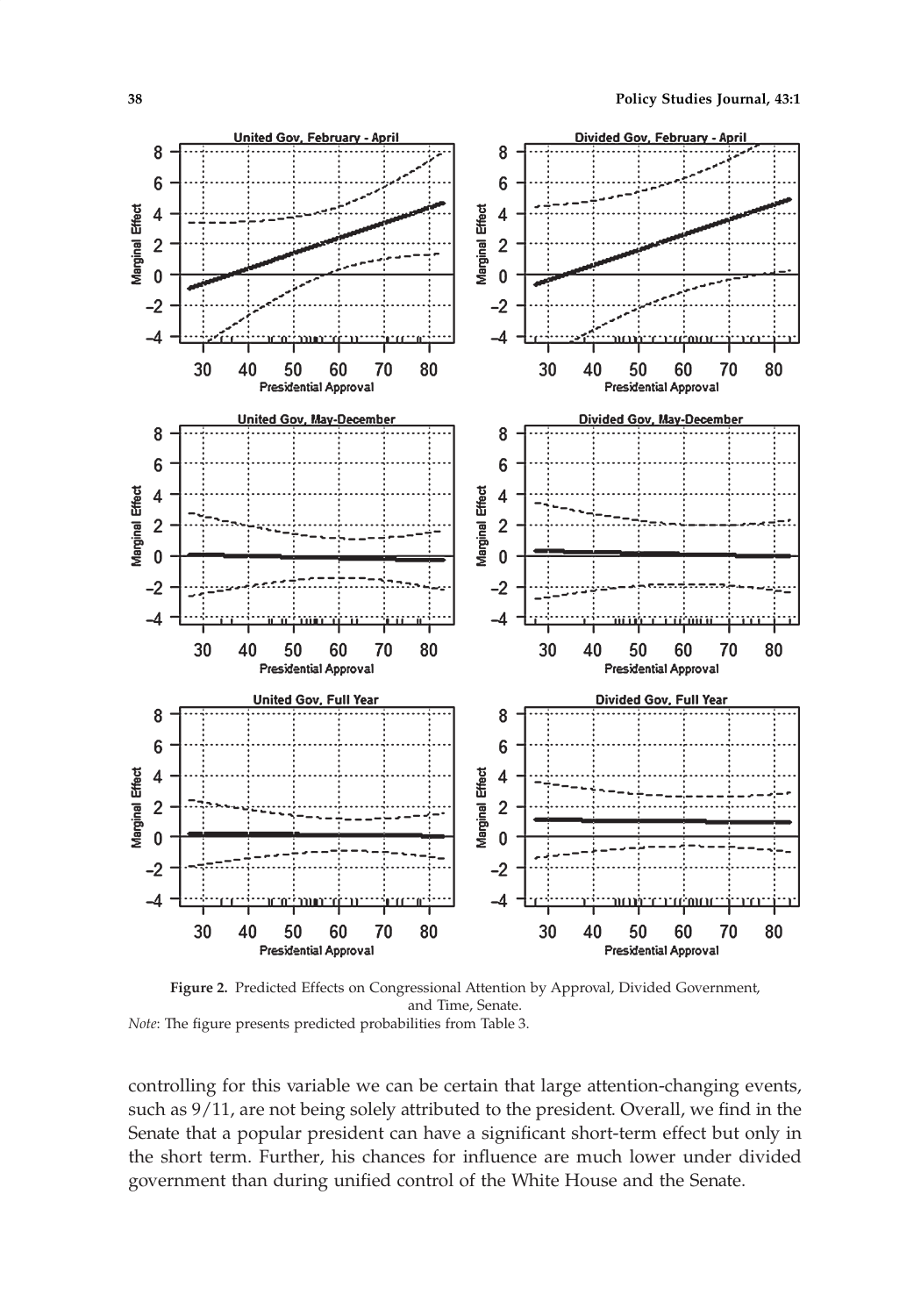#### **Conclusion**

Through an analysis of 54 years of presidential–congressional relations, and covering all domains of domestic and foreign policy, we have shown the very contingent and temporary nature of presidential influence on the congressional agenda. SoU mentions can have dramatic effects on congressional hearings with the right conditions, namely, high approval. In the House, the priorities of the president remain an important part of the congressional agenda under unified government. As time passes in divided government with the House and throughout the Senate, however, the effect of the SoU quickly declines, even for presidents with high approval ratings. The loss of effect does not mean that the president has no recourse after the SoU. Presidents have other forms of agenda-setting powers at their disposal. What the results mean is that the power of the SoU only lasts for a certain period, and the speech only has a powerful agenda-setting capacity when it is given by a highly popular leader. Unpopular presidents are simply irrelevant as congressional committee chairs choose their issue priorities for the coming session of Congress.

Moreover, we find some support for a divided-government hypothesis; presidents enjoying unified control of government are more effective in the House directing congressional attention to their priorities for the rest of the year, once we control for approval. However, in the first three months following the SoU, the president can at least direct attention to topics that a divided government will then deal with. In the Senate, we find mixed results, with both presidents of high approval briefly moving a Senate that shares their party and one that does not. This may be because unpopular presidents move no one in Congress, no matter what the party. Overall, our results suggest just how important a popular president can be in Congress, even one controlled by the rival party.

Perhaps the most surprising effect we show here is the short-lived effect of even the most popular presidents on the congressional agenda outside of the House under unified government. This may be more of a statement about the literature and about available data than about the influence of the president. With a speech in January, it should be no surprise that this will have a greater impact in the period immediately following. By summer, new developments may have overtaken the priorities listed by the president six months before, and these may be affected even by his own actions. By the fall, the speech may have been completely forgotten. The data bear out this interpretation.

By looking at presidential popularity in the same model as unified government, it is clear that unpopular presidents will have little effect, even if they enjoy unified government. On the other hand, a popular president, even one lacking control of one or both houses in Congress, can certainly draw national attention to issues immediately after presenting the SoU. Members of Congress might assert their party's greater ability to address the issue, but the data presented here suggest that the president can indeed affect the congressional agenda, if he is popular enough, even under divided government, at least for a little while.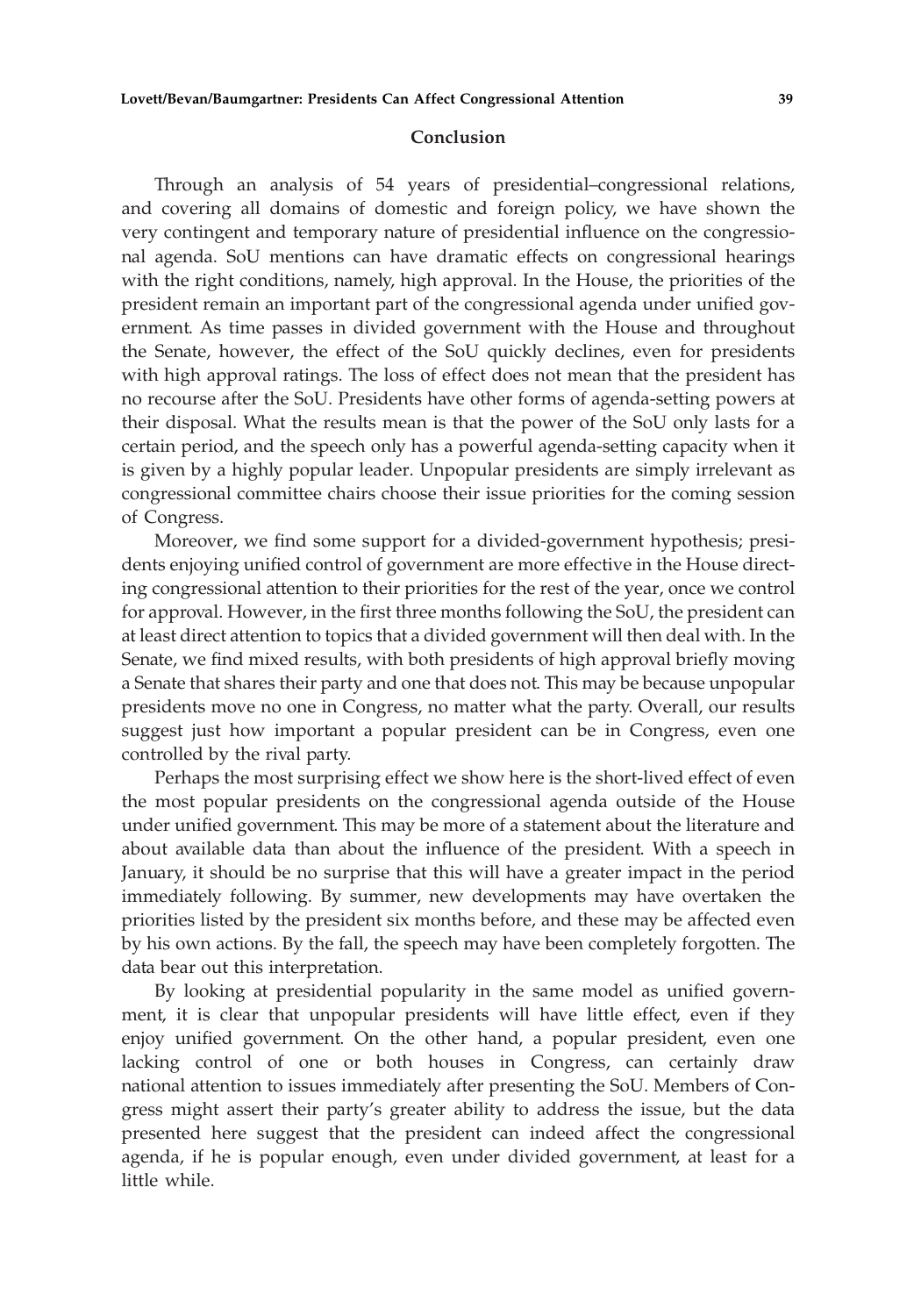**John Lovett** is a PhD candidate in political science at University of North Carolina-Chapel Hill.

**Shaun Bevan** is a postdoctoral research fellow at Mannheimer Zentrum für Europäische Sozialforschung (MZES), Universität Mannheim, Mannheim, Germany. **Frank R. Baumgartner** is the Richard J. Richardson Distinguished Professor of Political Science at University of North Carolina-Chapel Hill.

## **Notes**

- 1. In our analyses, we use a time series cross-sectional model with panel corrected standard errors. This model is appropriate for analysis here as we are not concerned with variation between topics (e.g., the differences between the proportion of hearings on agriculture and trade) but rather the general trend in cases. Postestimation tests of our analyses both in the paper and the appendix did not reveal any concerns over serial autocorrelation.
- 2. Breitung panel unit-root tests showed our dependent variable to be stationary across all panels with lamda values of −11.57\*\*\*, −8.77\*\*\*, and −7.32\*\*\* for the three months, May–December, and full-year models, respectively, in the House; and −7.69\*\*\*, −8.39\*\*\*, and −5.07\*\*\* for the three months, May– December, and full-year models, respectively, in the Senate, comfortably (*p* < 0.000 percent) rejecting the null hypothesis that at least one panel contains a unit root.
- 3. Two years, 1953 and 1961, contain two SoUs, one from the outgoing and one from the incoming president. In these years, we have included the outgoing president's SoU alone to match the historical norm. Until 1989, the norm was for outgoing presidents to offer a speech either orally or in a written form with no SoU from incoming presidents (except in 1953 and 1961). Since 1989, incoming presidents have offered an SoU-type speech after they first take office with no speech offered by outgoing presidents. Officially, the address offered by an incoming president is not called an SoU as that responsibility technically belongs to the president who held office during the past year. However, the speech offered by incoming presidents both fulfills the same purpose and is commonly referred to as an SoU.
- 4. Other specifications were also considered including both a change and proportional change variable. However, these models lead to considerable missing data problems because many topics have no mentions in any given year, rendering missing any proportional change calculation for the following year. Models using change measures did, however, produce the same general inferences as what we present here. We also ran models using a lagged proportional SoU, but there were no differences between models with or without the lagged SoU variable. The results for the lagged proportional SoU model are presented in Online Appendix S1.
- 5. Indeed, in our statistical findings, replacing the percent attention variable in the SoU with a percentchange variable, we have null results. But we have no reason to think that congressional leaders would be calculating these percent-change values; our theory strongly suggests they are responding to levels of attention in the current period alone.
- 6. Alternative divided-government measures were also tested. The first was coded 1 if the House of Representations was of a different party than the president. The second was coded 1 when one house of Congress was of a different party than the president, 2 when both were, and 0 otherwise. These models were poorer fitting but did not alter this paper's inferences. Given our concern about party effects on scheduling hearings, the separate treatment of each chamber makes more theoretical sense.
- 7. A measure of presidential approval for the period following each SoU was also tested and led to the same inferences as the results presented here.
- 8. To test for the potential that the use of a single survey house may bias the estimates of the marginal effects, we also ran the model with a smoothed average yearly approval measure. This measure was created from data compiled by James Stimson over the years 1953 and 2005 and contains data from over 20 polling sources (though the series is only Gallup polling between 1953 and 1980 due to the lack of polling by other houses in this period). The data were smoothed using James Stimson's WCalc5 application in order to account for potential outliers and variations between houses. The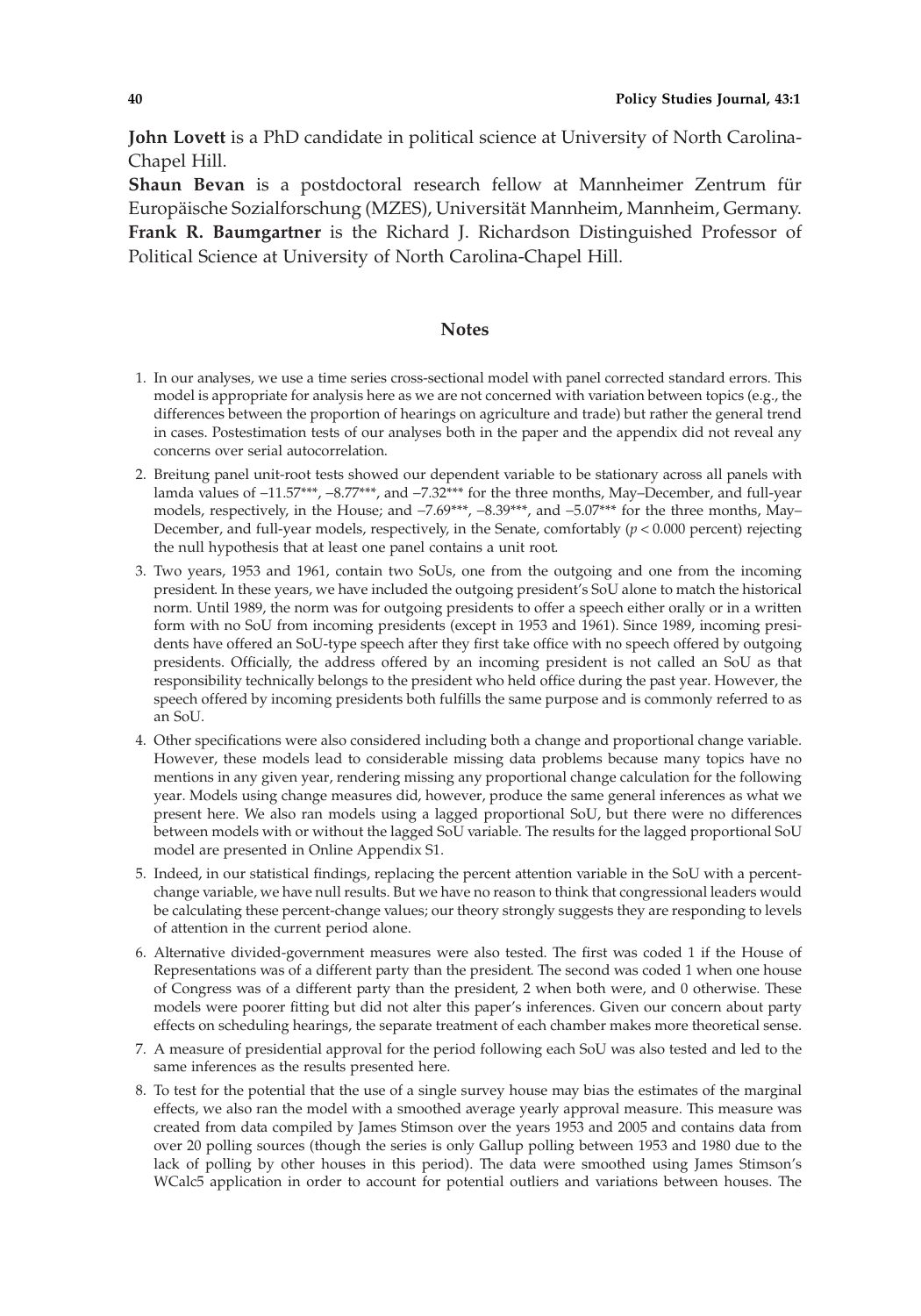results do not change when using the smoothed measure versus the average monthly Gallup opinion polling. See Stimson (1989) for more information on smoothing of public opinion polling and http://www.unc.edu/∼jstimson/Software\_files/Wcalc5.pdf for more information on WCalc5.

- 9. As these alternative analyses further indicate the SoU is most effective in the first two months and continues to decline in the six-month, yearly, and end of the year models. The slightly lower effect in the one-month model compared with the two- and three-month models is no doubt due to hearings scheduled prior to the reading of the SoU lending further support to its effect on congressional attention.
- 10. The exclusion of either the congressional first-year dummy or the lagged hearings variable does not alter any of the main inferences in the models. The exception is that excluding lagged hearings led to a negative effect for the lagged *New York Times* variable, which we believe likely picks up some of the effects of excluded lagged hearings variable.
- 11. While it is possible to compile and recode MIP data to match PAP major topic codes for a shorter than yearly time frame, this produces several issues. In particular, many major topics receive little to no attention through the MIP question even on the yearly level, and this issue is only compounded with shorter time intervals given our time series cross-sectional setup.
- 12. A contemporaneous version of this variable was also tested and led to the same inferences. *New York Times* data come from the PAP and are coded according to the same topic categories.

### **References**

- Adler, E. Scott, and John Wilkerson. 2012. *Congress and the Politics of Problem Solving*. New York, NY: Cambridge University Press.
- Aldrich, John. 1995. *Why Parties? The Origin and Transformation of Party Politics in America*. Chicago, IL: University of Chicago Press.
- Barrett, Andrew W., and Matthew Eshbaugh-Soha. 2007. "Presidential Success on the Substance of Legislation." *Political Research Quarterly* 60 (1): 100–12.
- Baumgartner, Frank R., and Bryan D. Jones. 2009. *Agendas and Instability in American Politics*. Chicago, IL: University of Chicago Press.
- Bevan, Shaun, and Will Jennings. 2014. "Representation, Agendas and Institutions." *European Journal of Political Research* 53 (1): 37–56.
- Bevan, Shaun, Peter John, and Will Jennings. 2011. "Keeping Party Programmes on Track: The Transmission of the Policy Agendas of Executive Speeches to Legislative Outputs in the United Kingdom." *European Political Science Review* 3 (3): 395–417.
- Binder, Sara A., and Steven S. Smith. 1996. *Politics or Principle: Filibustering in the United States Senate*. Washington, DC: Brookings Institution Press.
- Bond, Jon R., and Richard Fleischer. 1990. *The President in the Legislative Arena*. Chicago, IL: University of Chicago Press.
- Bond, Jon R., Richard Fleisher, and B. Dan Wood. 2003. "The Marginal and Time-Varying Effect of Public Approval on Presidential Success in Congress." *Journal of Politics* 65: 92–110.
- Bowling, Cynthia J., and Margaret R. Ferguson. 2001. "Divided Government, Interest Representation, and Policy Differences: Competing Explanations of Gridlock in the Fifty States." *Journal of Politics* 63 (1): 182–206.
- Brace, Paul, and Barbara Hinckley. 1992. *Follow the Leader: Opinion Polls and the Modern Presidents*. New York, NY: Basic Books.
- Canes-Wrone, Brandice. 2001. "The President's Legislative Influence from Public Appeals." *American Journal of Political Science* 45: 313–29.

———. 2006. *Who Leads Whom? Presidents, Policy, and the Public*. Chicago, IL: University of Chicago Press.

Canes-Wrone, Brandice, and Scott De Marchi. 2002. "Presidential Approval and Legislative Success." *Journal of Politics* 64: 491–509.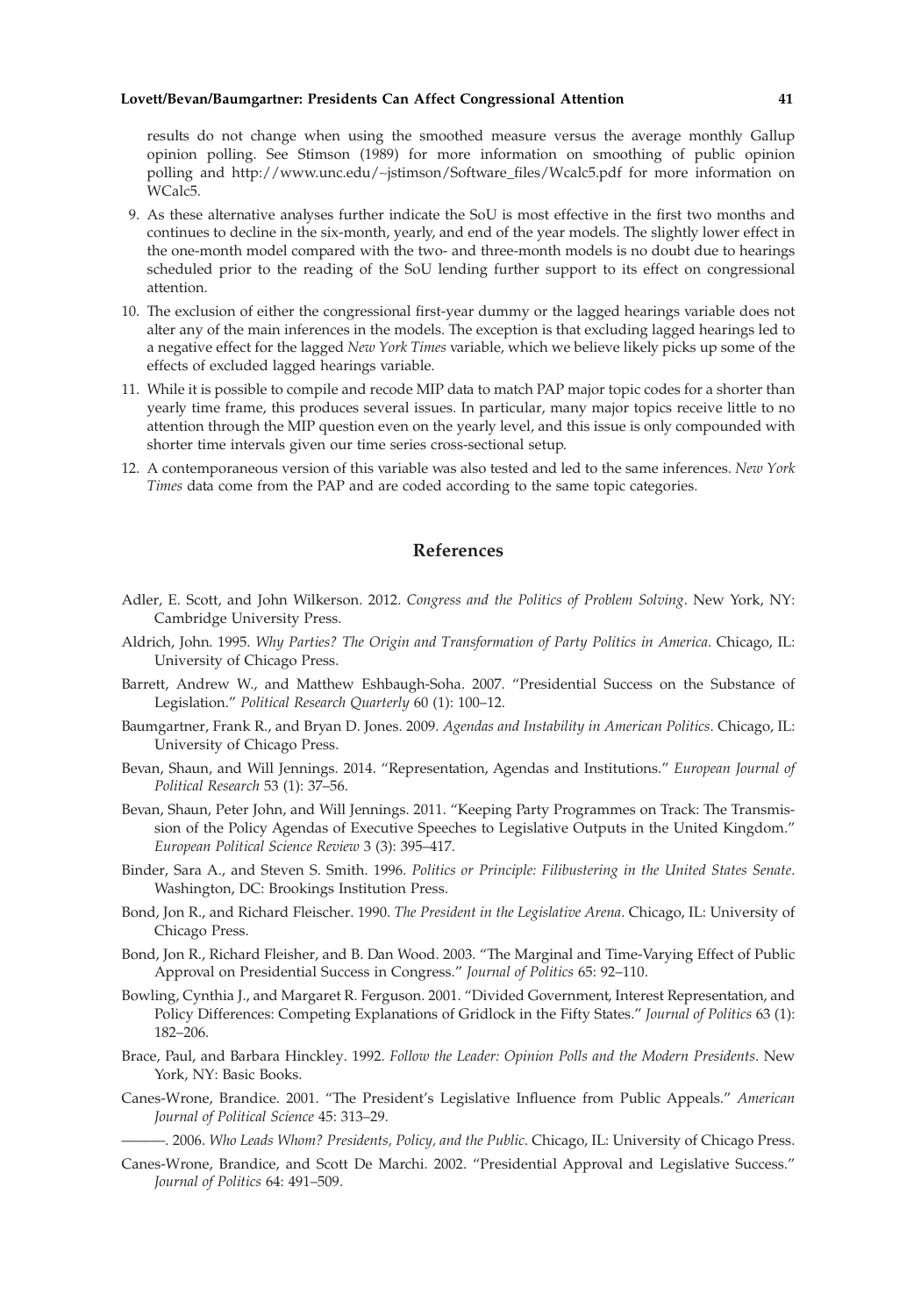- Canes-Wrone, Brandice, David W. Brady, and John F. Coogan. 2002. "Out of Step, Out of Office: Electoral Accountability and House Members' Voting." *American Political Science Review* 96: 127–40.
- Cobb, Roger W., Jeannie Keith Ross, and Marc Howard Ross. 1976. "Agenda Building as a Comparative Political Process." *American Political Science Review* 70: 126–38.
- Cohen, Jeffrey E. 1995. "Presidential Rhetoric and the Public Agenda." *American Journal of Political Science* 39 (1): 87–107.
- Coleman, John J. 1999. "Unified Government, Divided Government, and Party Responsiveness." *American Political Science Review* 93 (4): 821–35.
- Corrigan, Matthew. 2000. "The Transformation of Going Public: President Clinton, The First Lady, and Health Care Reform." *Political Communication* 17 (2): 149–68.
- Cox, Gary. W., and Mat D. McCubbins. 2004. *Setting the Agenda*. Cambridge: Cambridge University Press.
- Cummins, Jeff. 2008. "State of the Union Addresses and Presidential Position Taking: Do Presidents Back their Rhetoric in the Legislative Arena?" *The Social Science Journal* 45: 365–81.
- ———. 2010. "State of the Union Addresses and the President's Legislative Success." *Congress and the Presidency* 37: 176–99.
- Domke, David, Erica S. Graham, Kevin Coe, Sue Lockett John, and Ted Cooperman. 2006. "Going Public as Political Strategy: The Bush Administration, an Echoing Press, and the Passage of the Patriot Act." *Political Communication* 23 (3): 291–312.
- Edwards, George C. III, and Andrew Barrett. 2000. "Presidential Agenda Setting in Congress." In *Polarized Politics*, eds. Jon R. Bond, and Richard Fleisher. Washington, DC: CQ, 109–33.
- Edwards, George C. III., and B. Dan Wood. 1999. "Who Influences Whom? The President, Congress, and the Media." *American Political Science Review* 93 (2): 327–44.
- Edwards, George C. III, Andrew Barrett, and Jeffery Peake. 1997. "The Legislative Impact of Divided Government." *American Journal of Political Science* 41 (2): 545–63.
- Erikson, Robert S., Michael A. MacKuen, and James A. Stimson. 2002. *The Macro Polity*. New York, NY: Cambridge University Press.
- Fett, Patrick J. 1992. "Truth in Advertising: The Revelation of Presidential Legislative Priorities." *The Western Political Quarterly* 45: 895–920.
- Jones, Bryan D., and Frank R. Baumgartner. 2005. *The Politics of Attention: How Government Prioritizes Problems*. Chicago, IL: University of Chicago Press.
- Jones, Bryan D., Heather Larsen-Price, and John Wilkerson. 2009. "Representation and American Governing Institutions." *Journal of Politics* 71: 277–90.
- Kernell, Samuel. 1997. *Going Public: New Strategies of Presidential Leadership*. Washington, DC: CQ Press.
- Kingdon, John W. 1995. *Agendas, Alternatives, and Public Policies*. New York, NY: HarperCollins.
- Light, Paul C. 1999. *The President's Agenda: Domestic Policy Choice from Kennedy to Clinton*. Baltimore, MD: Johns Hopkins University Press.
- Matthews, Donald R. 1960. *U.S. Senators and Their World*. New York, NY: Random House.
- Mayhew, David R. 1974. *Congress: The Electoral Connection*. New Haven, CT: Yale University Press.
- ———. 1991. *Divided We Govern*. New Haven, CT: Yale University Press.
- Neustadt, Richard. 1990. *Presidential Power and the Modern Presidents*. New York: Free Press.
- Rohde, David. 1991. *Parties and Leaders in the Postreform House*. Chicago, IL: University of Chicago Press.
- Rohde, David, and John Aldrich. 2000. "The Consequences of Party Organization in the House: The Role of the Majority and Minority Parties." In *Conditional Party Government in Polarized Politics: Congress and the President in a Partisan Era*, eds. Jon Bond, and Richard Fleisher. Washington, DC: CQ Press, 31–72.
- Shepsle, Kenneth A., and Barry R. Weingast. 1987. "The Institutional Foundations of Committee Power." *The American Political Science Review* 81 (1): 85–104.

Smith, Steven S. 1989. *Call to Order: Floor Politics in the House and Senate*. Washington, DC: Brookings.

———. 2014. *The Senate Syndrome: The Evolution of Procedural Warfare in the Modern U.S. Senate*. Norman, OK: University of Oklahoma Press.